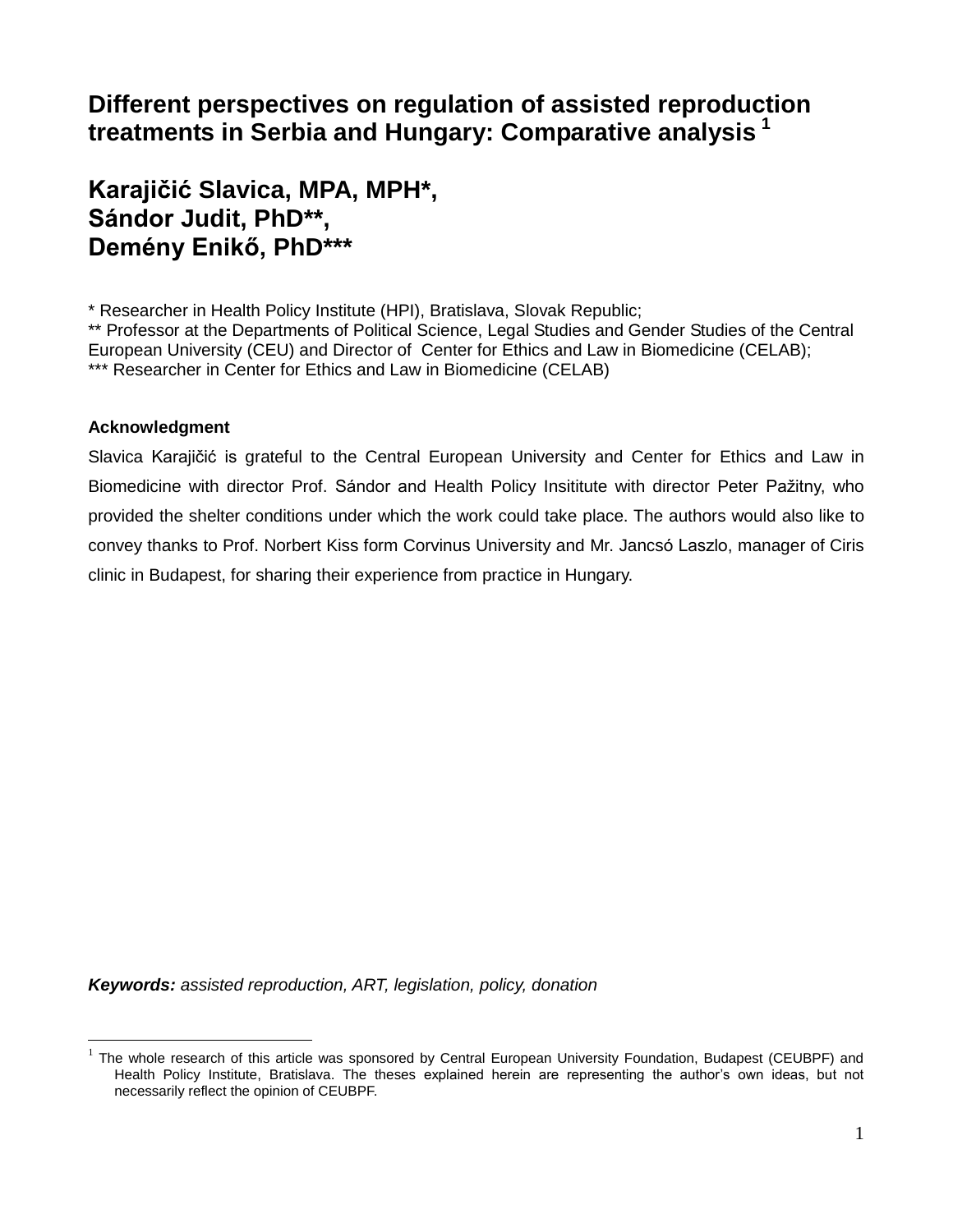## **Introduction**

According to World Health Organization (WHO) infertility is defined as a disease which requires complex approach (medical, legal and ethical), analysis and treatments. The treatment which is used to overcome infertility is assisted reproduction (AR) and the most applied methods are IVF/ICSI. The application of the assisted reproductive technologies (ART) gives chance to many people to get offspring. "Five million babies are a clear demonstration that IVF and ICSI are now an essential part of normalized and standardized clinical therapies for the treatment of infertile couples."<sup>2</sup> Nevertheless, getting offspring in this way is not just a question of individuals but it is question of society and state. Numerous religious, ethical, legal, and socio-cultural dilemmas are raised by this global problem.

The question of application of IVF/ICSI methods is important both Serbia and Hungary, and these are the countries which will be examined in this article. With more or less similar demographic structures, pro-natalist social-cultural norms, and adopted post-communistic health care systems, we found interesting to examine the current situation in these countries by reviewing some of the currently available data and experts' opinions.

The comparative approach applied here is looking at socioeconomic, religious and legal context of this problem in order to achieve a greater understanding of the dynamics behind some policy choices and their perspectives.

## **I Glimpse on socio-economic indicators**

The Republic of Serbia<sup>3</sup> is a parliamentary democracy with population of 7.276.195 million according to the recent Census in 2011.<sup>4</sup> Serbs represent 82.9% of the population and the Hungarians are the second largest ethnic group  $(3.9\%)$ <sup>5</sup> According to data from 2010, population growth rate is -0.47% and birth rate is 9.4 births/1,000 populations which is 0.2 less than in 1999. Total fertility rate which represents the total number of live births on one woman is 1.4 children born/woman. $6$ 

In Hungary was registered 9.985.722 population in 2011. The population growth rate was -0.40 % and birth rate was 9.0 births/1,000 populations.<sup>7</sup> From Table 1, we can observe that Serbia and Hungary share the same size of population and the same demographical trend of negative population

<sup>2</sup> Dr. Anna Veiga, chairman of the European Society of Human Reproduction and Embryology, in ESHRE news release: *The world's number of IVF and ICSI babies has now reached a calculated total of 5 million*, Retrieved February 23, 2014. Available from: <http://www.eshre.eu/Press-Room/Press-releases/Press-releases-ESHRE-2012/5-million-babies.aspx>

<sup>3</sup> Serbia is a member of the Council of Europe since the year 2003. In 2010, the Serbian Government submitted the initiative for the candidate status with the European Union. Hungary is full member of EU from 2004.

<sup>4</sup> Statistical Office of the Republic of Serbia, Retrieved February 24, 2014, from ww.stat.gov.rs

<sup>5</sup> Data available from Census 2002

<sup>6</sup> Statistical Office of the Republic of Serbia, Retrieved February 24, 2014, from ww.stat.gov.rs

<sup>7</sup> Hungarian Central Statistical Office (KSH), Retrieved February 24, 2014, from<http://www.ksh.hu/?lang=en>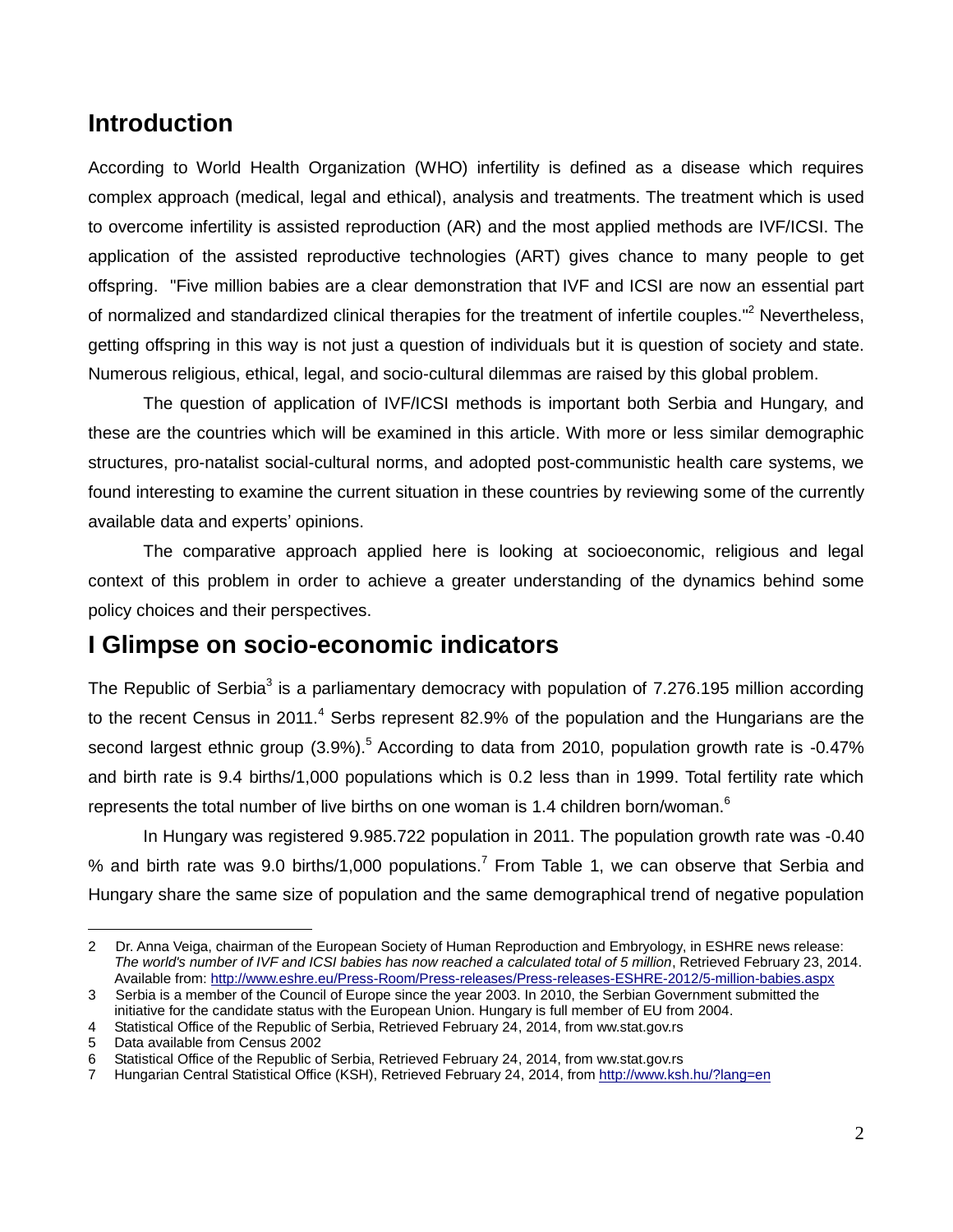#### growth rate and the same birth rate.

| <u>iault I. Cumparative data between Jenuid and Hungary</u> |               |                |  |  |  |
|-------------------------------------------------------------|---------------|----------------|--|--|--|
|                                                             | <b>Serbia</b> | <b>Hungary</b> |  |  |  |
| Population in millions                                      | 7.276.195     | 9.985.722      |  |  |  |
| Population growth rate %                                    | $-0.47$       | $-0.4$         |  |  |  |
| Birth rate per 1.000 populations                            | 9.4           | 9.0            |  |  |  |

Table 1: *Comparative data between Serbia and Hungary*

Moreover, data shows that fertile population (women aged 15 to 49) is 23.01% of the total population in Serbia (1.677.562) while the optimal fertile contingent, consisting of women aged 20 to 34, is 10.07% (734.188). $8$  The exact number of women and men who have infertility problems isn't possible to precise. Some estimation says that every sixth couple in Serbia, (around 200.000 couples) and between 70.000 and 100.000 women have this problem. The situation in Hungary is the same, infertility affecting about 150.000 couples in Hungary. This means that one in seven couples have problems in conceiving.<sup>9</sup>

Total health expenditures in Serbia in 2010 was 10.4% of GDP<sup>10</sup> and in Hungary was  $7.3<sup>11</sup>$ which is noticeable under average EU's  $8.3\%$ <sup>12</sup> Nevertheless, data show that out-of-pocket health expenditure as a proportion of total health expenditure, 2009 in Serbia was 35% and in Hungary was 24%.<sup>13</sup> It looks that Serbian citizens have to pay more out of pocket than Hungarian for the health services.

How much state will allocate for health determine which services will be available to the population. We can identify the main drivers creating health expenditure policies toward infertility treatment that are common for Serbia and Hungary. One of the strongest is surely the demographical change, dominant trend of negative birth rate and raised problem of infertility which has been existed for a long time but started to get more attention in the last few decades. Apart from health-social we can identify economical drivers as infertility treatment is considered among expensive in the concerned countries. Serbian and Hungarian policy makers are aware of importance to treat infertility by AR technologies therefore they create national legislation and budgets for supporting assisted reproduction interventions.

9 Hungarian Central Statistical Office (KSH), Retrieved February 24, 2014, from<http://www.ksh.hu/?lang=en>

<sup>8</sup> Statistical Office of the Republic of Serbia, Retrieved February 24, 2014, from ww.stat.gov.rs

<sup>10</sup> WHO, 2012, *Global Health Expenditure Database*, available at:

[http://apps.who.int/nha/database/StandardReport.aspx?ID=REP\\_WEB\\_MINI\\_TEMPLATE\\_WEB\\_VERSION,](http://apps.who.int/nha/database/StandardReport.aspx?ID=REP_WEB_MINI_TEMPLATE_WEB_VERSION) Retrieved February 14, 2014

<sup>11</sup> WHO (2012) *Table of Key Indicators, Sources and Methods by Country and Indicators.* Available at: http://apps.who.int/nha/database/StandardReport.aspx ID=REP\_WEB\_MINI\_TEMPLATE\_WEB\_VERSION&COUNTRYKEY=84701, Retrieved July 16 2013

<sup>12</sup> OECD Health Data 2010, (data from 2008), Retrieved January 13, 2014, from OECD: www.stats.oecd.org 13 *WHO Global Health Expenditure Atlas*, WHO, 2012 (based on data 2009) pg.12. Available at:

[http://www.who.int/nha/atlas.pdf,](http://www.who.int/nha/atlas.pdf) Retrieved on July 10, 2012.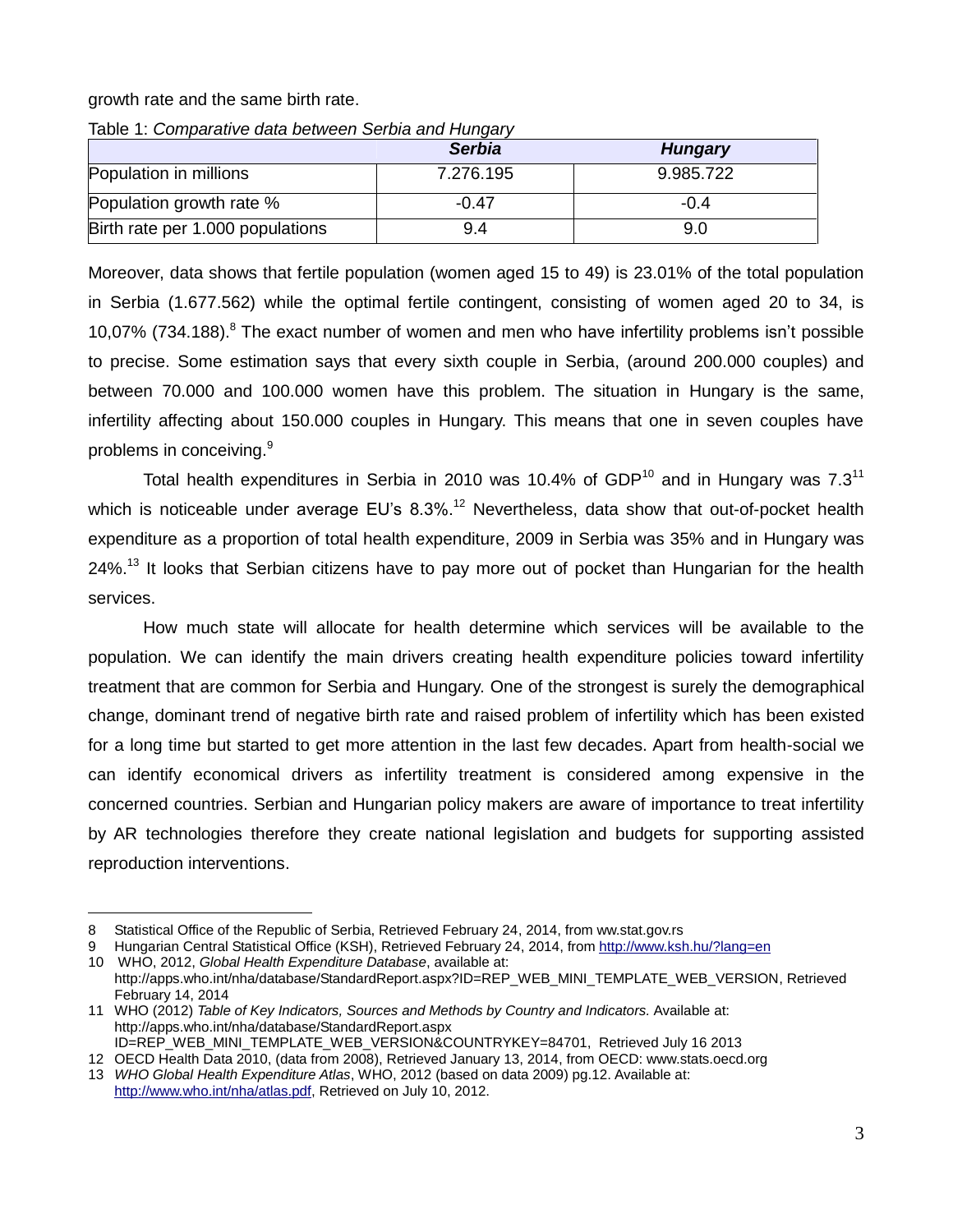Both countries with communistic past had extensive public welfare system where free healthcare was made available to all citizens. Recently, both countries started with reforms to administer the health insurance system by involving private insurance companies to avoid national insurance funds. The main aim of introducing supplement health policies is to ensure the efficient operation and cost-effective control of the health insurance systems. Serbian Republic Fund of Health Insurance  $(RFHI)^{14}$  and Hungarian National Health Insurance Fund Administration (NHIFA)<sup>15</sup> took purchasing role, having chance to decide what (e.g. service, medicine, device), from who and how much to buy.

In Serbia we can notice that private sector is excluded and exists separately from the public health sector. Patients in Serbia see that as a big issue which is mostly result of lack of good organization expressed trough long waiting lists. Only in few areas public health system allowed private sector to be cooperant and assisted reproduction is one of regulated area.<sup>16</sup> Serbian NFHI started with funding IVF in end of 2006. From 2008 till June 2011 National Fund of Health Insurance made a contract with 6 private IVF clinics. In 2010, 4 public and 6 private hospitals carried out 1.484 rounds of treatment in total. The percentages of rounds of treatment performed in public and private institutions show that 60% (877) of total performed rounds in 2010 was performed in public and 40% (597) in private sector within National financed program.<sup>17</sup> Some of those are large-sized clinics (> 199) cycles/year) because they are performing a big number of treatment rounds for those couples who unmet criteria for the National program. Some patients are complaining that administrative procedures for National program in Serbia take a lot of time to be complied. This is also one of the reasons why patients decide to pay out-of pocket for this service and go to private sector to obtain the service. Nevertheless, the result showing that in last 5 years within National Health Program financed by NFHI were treated 3.500 couples and were borne more than 1000 babies.<sup>18</sup>

Data for Hungary reveal that in 2002 there were 11 IVF Clinics and in total 6.814 treatments have been performed.<sup>19</sup> In 2006 there were 10 clinics registered but only  $5^{20}$  were reporting to National

<sup>14</sup> In Serbian – Republicki fond za zdravstveno osiguranje (RFZO) former name RZZO

<sup>15</sup> In Hungarian - Országos Egészségbiztositási Pénztár (OEP)

<sup>16</sup> Karajičić, Slavica and Mužik, Roman (2013) *Serbia: An Overview of the Health System*, Health Policy Institute, Bratislava, Slovak Republic. Available at[: http://hpi.sk/hpi/sk/view/10480/srbsko-prehlad-zdravotneho-systemu.html,](http://hpi.sk/hpi/sk/view/10480/srbsko-prehlad-zdravotneho-systemu.html) Retrieved on February 24, 2014

<sup>17</sup> Republička stručna komsija za VTO,(2011*). Izveštaj o rezultatima programa vantelesne oplodnje finansiranog od stane RZZO za 2010.godinu*, Beograd. (In English: Annual Report of Results of Assisted Reproduction Treatments Financed by RFHI for 2010)

<sup>18</sup> Su. J. (May 6, 2012) *Banka jajnih ćelija: bebe mogu I po želji.* Novosti newspapers realise. Available a[t:http://www.novosti.rs/vesti/naslovna/aktuelno.290.html:378591-Banka-polnih-celija-Bebe-mogu-i-po-zelji,](http://www.novosti.rs/vesti/naslovna/aktuelno.290.html:378591-Banka-polnih-celija-Bebe-mogu-i-po-zelji) Retrieved on February 16, 2014. (In English: Bank of gametes: Babies can and if desired)

<sup>19</sup> Sorenson C. and Mladovsky P. (2006) *Assisted reproduction technologies in Europe: an overview.* Available at: [http://ec.europa.eu/employment\\_social/social\\_situation/docs/rn\\_assisted\\_reproduction\\_technology.pdf,](http://ec.europa.eu/employment_social/social_situation/docs/rn_assisted_reproduction_technology.pdf) pg. 3.Retrieved on February 20, 2014.

<sup>20</sup> In 2006 it was voluntary based evidence.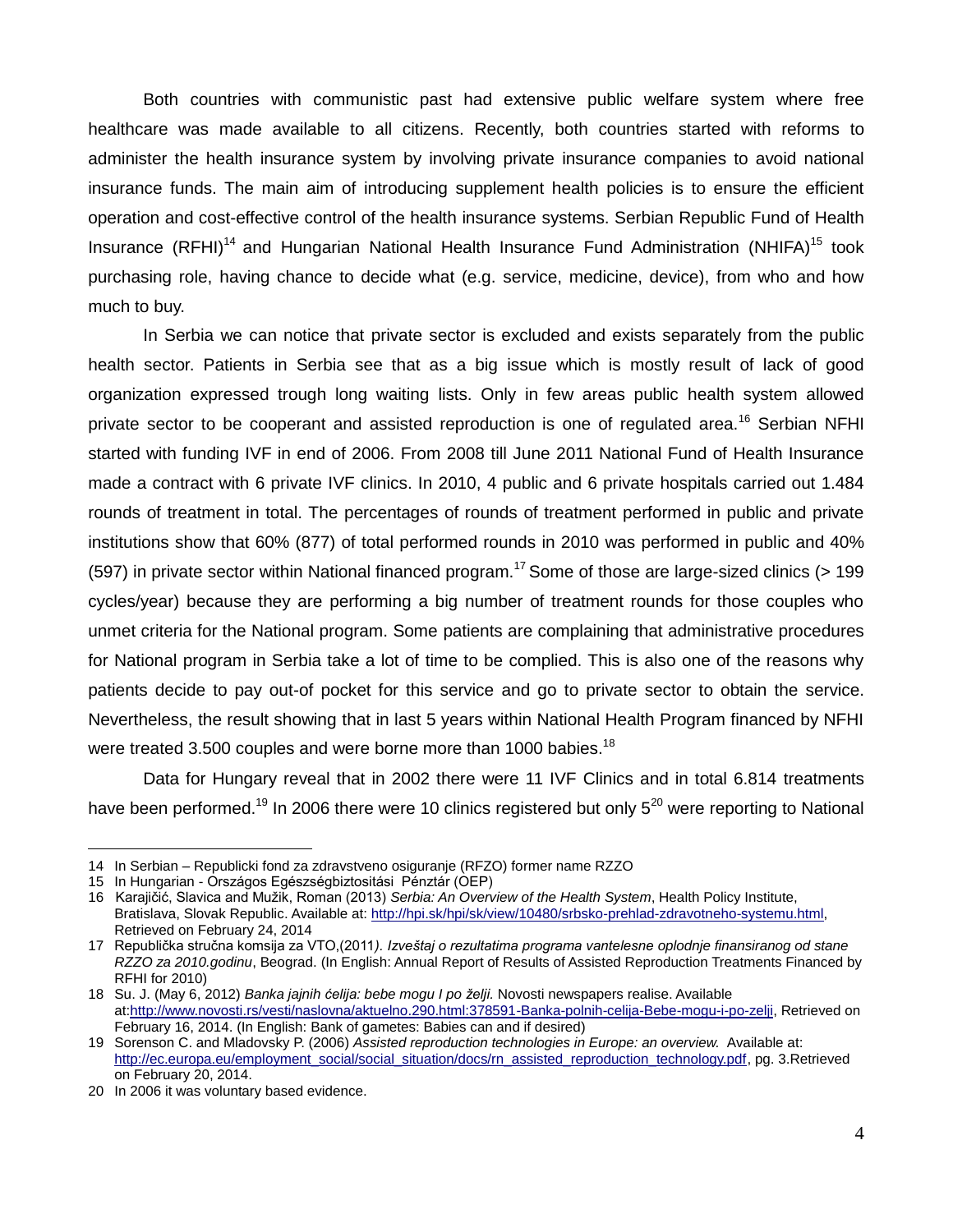Registry with 3.280 treatments in public and private clinics<sup>21</sup> and in 2009 there were 6.721 conducted cases reported.<sup>22</sup> Administrative procedure in Hungary is less complicated due to the existing electronic health cards witch allowed five IVF/ICSI attempts. In Serbia procedures are still based on required papers, and patients who are going under AR treatment, need to bring the whole paperwork with themselves every time they see the doctor during whole procedures. The project of introduction E-health card in Serbia is planed to be realized in the beginning of 2013, unfortunately it is still not realized. Hungarian example of using e-card in domain of assisted reproduction can be good example how to make less complicated administrative procedures and initiate to use advantage of E-health in Serbia.

Governments of both countries with the similar socidemographic challenges support assisted reproduction trough their national policies and see private sector as crucial partner in this domain. Private sector in both countries with developed infrastructure capacities helps efficient utilization of the exciting capacities in both sectors. Hungarian reported data on conducted cases show tendency of increasing number of IVF treatments and in comparison with Serbian data, give us a clue that Hungary "over-support" assisted reproduction treatments. This conclusion is due to the fact that Hungary, with the similar sociodemographic and economical indicators like Serbia, conducted 4 times more couples than Serbia did in one year. Nevertheless, this should be used with cautions that in Hungary within 5 covered attempts are counted not just IVF/ ISCI but also treatment with frozen embryos transfer.

#### **II Religion versus assisted reproduction**

 $\overline{a}$ 

Religion is the one of the strongholds for believers, giving answers on many questions concerning secular life. Christian people base their confession on Bible and answers on ethical dilemmas are found in religious learning which are mostly similar. That is why bioethics<sup>23</sup> has aim to find a consensus about what will and what will not count as a legal issue.

Both Christian countries, Serbia (Orthodox) and Hungary (Catholic and Protestants)<sup>24</sup> have their own opinion regarding assisted procreation and bioethics. The attitude toward reproductive practice varies among Christian groups. The practice of assisted reproduction isn't accepted by the Vatican, but it may be practiced by Protestants, Anglicans and other Denominations.<sup>25</sup>

<sup>21</sup> ESHRE (2010), *Final Report-Comparative Analysis of Medically Assisted Reproduction in the EU: Regulation and Technologies*. Available on European Society of Human Reproduction and Embryology: [http://ec.europa.eu/health/blood\\_tissues\\_organs/docs/study\\_eshre\\_en.pdf.](http://ec.europa.eu/health/blood_tissues_organs/docs/study_eshre_en.pdf) pg. 45, Retrieved on February 25, 2014

<sup>22</sup> *Jelentés asszisztált reprodukciós eljárásokról*, GYEMSZI, 2009 (In English: Report on assisted reproductive procedures)

<sup>23</sup> Potter's definition of bioethics is "Biology combined with diverse humanistic knowledge forging a science that sets a system of medical and environmental priorities for acceptable survival" in book Sateesh M.K., *Bioethics and Biosafety,*  I.K. International Publishing House, New Delhi, India, 2008., pg. 3

<sup>24</sup> Representatives of Vatican and Protestant churches regularly attend meetings of the Committee on Bioethics of the Council of Europe, while other religious communities, for now, don't show interest in this subject.

<sup>25</sup> Schenker, J.G., *Women's reproductive health: monotheistic religious perspective*s, International Journal of Gynecology &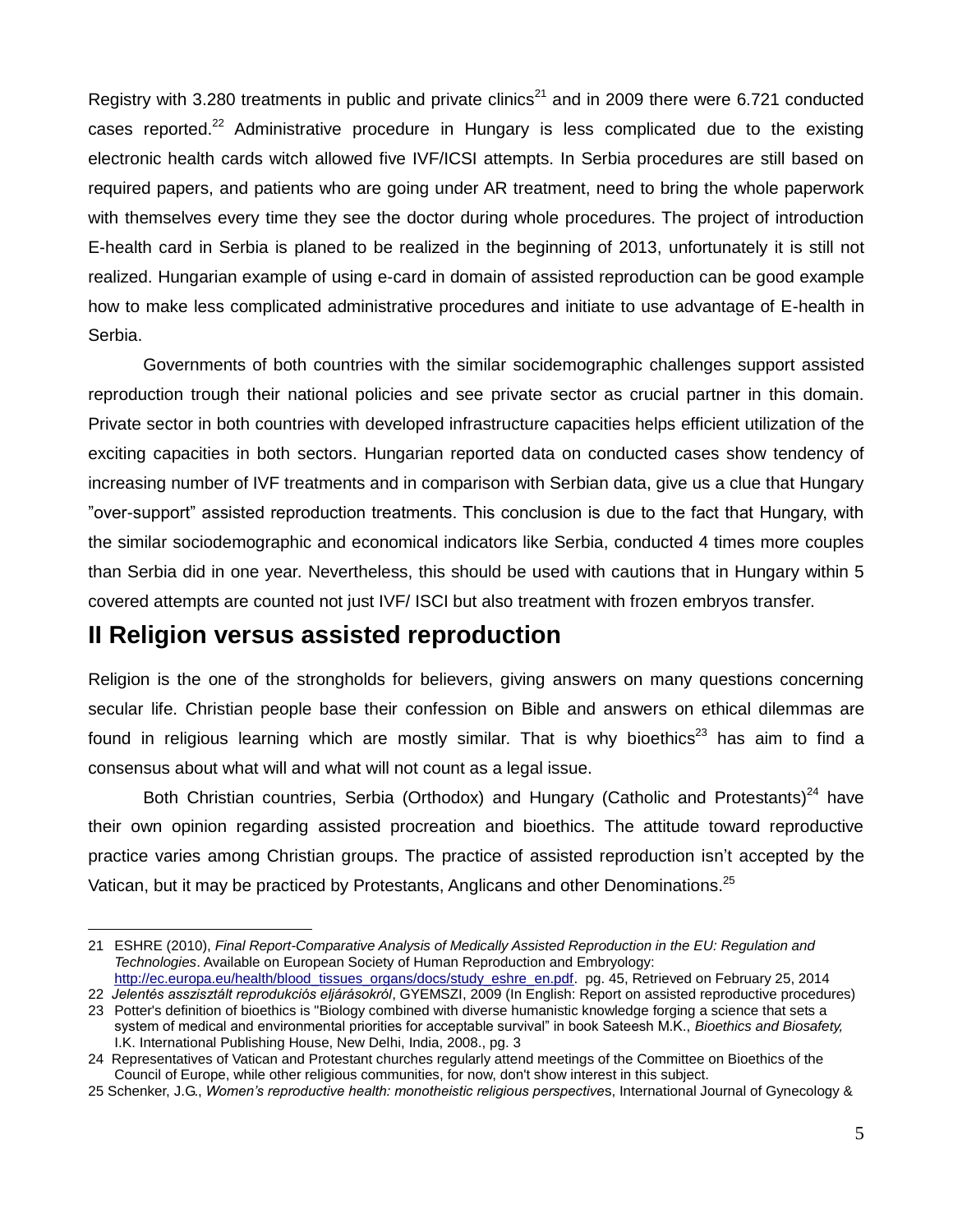There is a recently published article where Pope Benedict XVI called infertile couple to shun 'arrogant' IVF treatment and insisted that sex between a husband and wife was the only acceptable way of conceiving and matrimony is the only place worthy of the call to existence of a new human being.<sup>26</sup> Procreation is deprived of its proper perfection when it is not a result of the conjugal act and spouses' unification.<sup>27</sup> Pope called for resistance to 'the fascination of the technology of artificial fertility', warning against 'easy income, or even worse, the arrogance of taking the place of the Creator.' Sperm or egg donation and methods such as in vitro fertilization are banned for members of the Catholic church but he added that the Church encourages medical research into infertility.<sup>28</sup> Consequently, the Vatican's instructions is: "do not accept the donation of gametes to an infertile couple as an act of generosity due damaging personal family relations, as the offspring and society."<sup>29</sup>

Protestants accept traditional treatment of infertility based on disagreement with other Christians regarding the relationship between humanity and God.<sup>30</sup> Mainline Protestant traditions generally assume a more liberal view, taking into account not only tradition, scripture, and reason, but also the experience and moral agency of the individuals contemplating  $ARTs$ <sup>31</sup> Assisted reproductive technologies are acceptable only if the gametes are from the married couple and the procedure avoids damage to the preembryo".<sup>32</sup>The practice of surrogate motherhood is not accepted by the Roman Catholic and Protestant church with the objection based on that surrogate motherhood is contrary to the unity of marriage and to the dignity of the procreation of the human.<sup>33</sup>

While Catholic Church has unique statement, Orthodox attitude can be considered trough several Orthodox churches.<sup>34</sup> The Eastern Orthodox Church supports medical and surgical treatment

Obstetrics 70, 2000, 77-86, pg. 77

<sup>26</sup> From Vatican conference on infertility in Rome

<sup>27</sup> Reynolds, E. (2012, February 25). *Pope tells infertile couple to shun 'arrogant' IVF treatment as sex between husband and wife is the 'only acceptable' way to conceive*. Retrieved on February 20, 2014, Available on: [http://www.dailymail.co.uk/news/article-2106392/Pope-Benedict-XVI-tells-infertile-couple-shun-arrogant-IVF-treatment](http://www.dailymail.co.uk/news/article-2106392/Pope-Benedict-XVI-tells-infertile-couple-shun-arrogant-IVF-treatment-sex-husband-wife-acceptable-way-conceive.html)[sex-husband-wife-acceptable-way-conceive.html](http://www.dailymail.co.uk/news/article-2106392/Pope-Benedict-XVI-tells-infertile-couple-shun-arrogant-IVF-treatment-sex-husband-wife-acceptable-way-conceive.html)

<sup>28</sup> Ibid.

<sup>29</sup> Schenker, J.G., *Religious Views Regarding Treatment of Infertility by Assisted Reproductive Technologies*, Journal of Assisted Reproduction and Genetics, Vol. 9, No. I, 1992, pg. 6

<sup>30</sup> Shenker, J.G., *Women's reproductive health: monotheistic religious perspectives*, International Journal of Gynecology & Obstetrics 70, 2000, 77-86, pg. 79

<sup>31</sup> Ott M. Kate, *A Time to Be Born, A Faith-Based Guide to Assisted Reproductive Technologies*, Religious Institute, USA, 2009, pg. 21

<sup>32</sup> Schenker, J.G., *Religious Views Regarding Treatment of Infertility by Assisted Reproductive Technologies,* Journal of Assisted Reproduction and Genetics, Vol. 9, No. I, 1992, pg.4. See also Dunstan GR, In-vitro fertilization: the ethics, Human Reproduction 1, 1986, 41—48.

<sup>33</sup> Schenker, J.G., *Religious Views Regarding Treatment of Infertility by Assisted Reproductive Technologies,* Journal of Assisted Reproduction and Genetics, Vol. 9, No. I, 1992, pg.6

<sup>34</sup> In favor of the existence of different opinions within the Orthodox Church, as discourse, we can see the Bulgarian Orthodox Church's governing body, the Holy Synod, has spoken out against in vitro fertilization and surrogate motherhood which is clearly at odds with the interpretation of the Serbian Orthodox Christian understanding of the origin and meaning of human life. It didn't deny the scientific achievements involved, but said that it was clear that assisted reproduction showed that families with fertility problems had lost their Christian hope and it represents "impiety and blasphemy.", The Sofia Echo (January 2, 2012) *Bulgarian Orthodox Church speaks out against in vitro fertilisation*,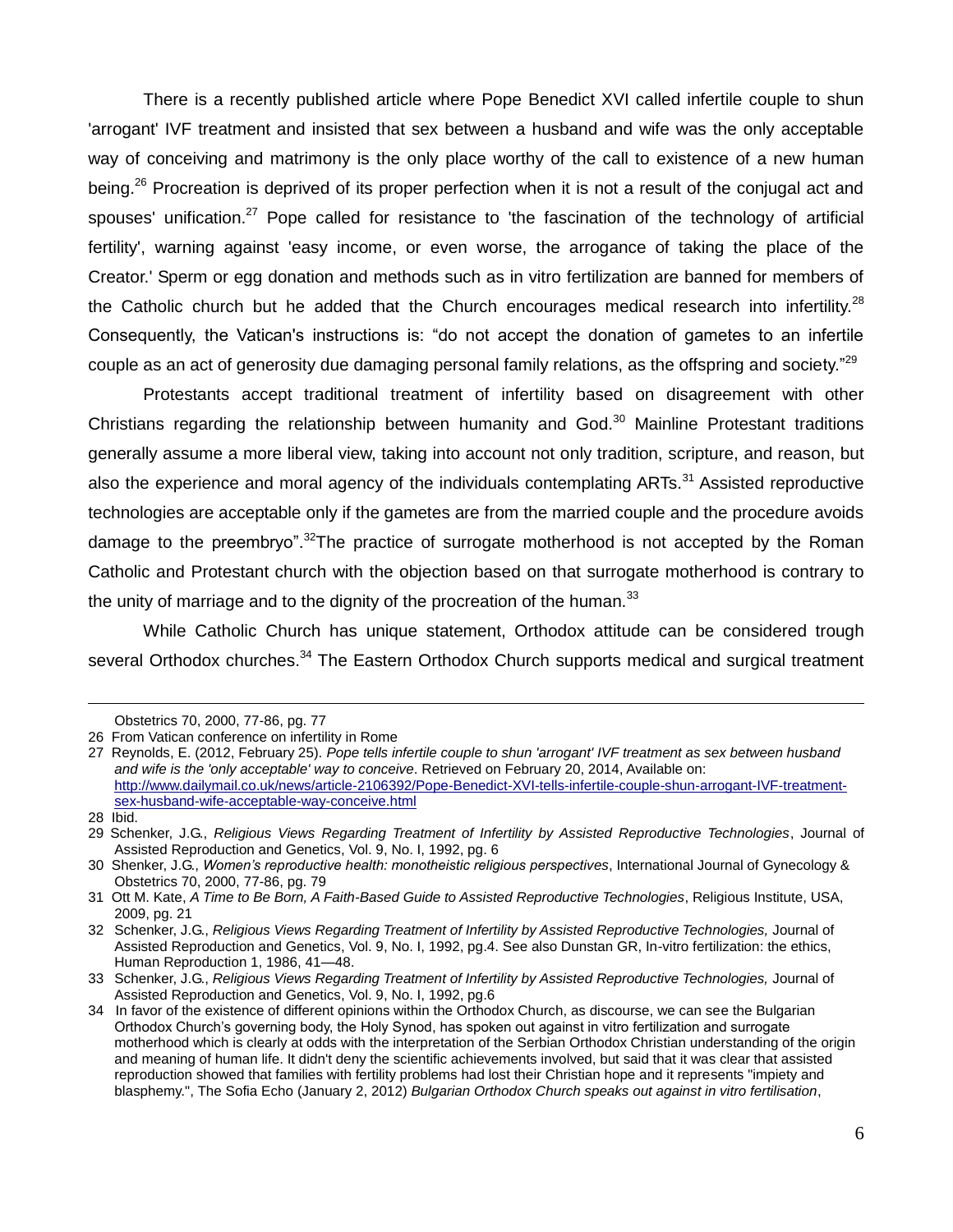of infertility. While IVF and other assisted reproductive technologies are not absolutely rejected, the Church opposes gamete donation as an adulterous  $act.^{35}$ 

In Orthodox culture, it's not acceptable to conduct any diagnostic or therapeutic method that would, in part or in full, or in any way compromise the biological survival of the human personality. The embryo is consider as a "leaving creature", having personal identity, like the fetus, newborn, child and every person is. Since the Fathers do not observe marital infertility as God's punishment (St. John Chrysostom: "We can not say that infertility is a result of sin..." Sermon on Genesis XLIX 1-2), the position of the Serbian Orthodox Church is to overcome this problem by treatment. In any case, in accordance with the Orthodox ethos is that biomedical assisted reproduction is allowed and to be performed only on married couples. Churches are excluding the participation of a third party (such as donor cells or surrogate mothers), and prefer fertilization of no more than three egg cells before embryo transfer (return of the embryo in the womb). Freezing embryos is still in debate while the freezing of sperm and egg cells is acceptable because they are considered as tissue.36

However, Christian churches are concurrent on the main principle that procreation should be linked with conjugal act, as expression of spiritual union of the spouses and not just biological. Christian Churches also agree about seeing embryo as "leaving creature" but it looks that Serbian Orthodox Church and Protestants has less strict attitude on treating infertility by assisted reproduction. According to Christian view, especially the one of the Catholic Church, gender preselection even for medical indications is forbidden. $37$  We can see that oocyte donation as well as surrogate motherhood are forbidden by three main branches of Christianity: Roman Catholic, Eastern Orthodox and Protestant.

At least three factors determine the influence of religious viewpoints: the size of the community, the authority of current viewpoints within a particular community, and the unanimity and diversity of opinion present. The weight and authority of specific religious viewpoints will influence the number of adherents who draw on these views when considering public policy issues.<sup>38</sup> With regard on these

*surrogacy*, Available on: [http://sofiaecho.com/2012/01/02/1737079\\_bulgarian-orthodox-church-speaks-out-against-in](http://sofiaecho.com/2012/01/02/1737079_bulgarian-orthodox-church-speaks-out-against-in-vitro-fertilisation-surrogacy)[vitro-fertilisation-surrogacy,](http://sofiaecho.com/2012/01/02/1737079_bulgarian-orthodox-church-speaks-out-against-in-vitro-fertilisation-surrogacy) Retrieved on January 25, 2014

<sup>35</sup> Schenker, J.G., *Religious perspectives in assisted reproduction*, Reproductive BioMedicine Online, vl 10. No 3. 2005 310-319, 2005, pg. 6, Available on: http://content.ebscohost.com/pdf9/pdf/2005/KTS/01Mar05/16386095.pdf?T=P&P=AN&K=16386095&S=R&D=aph&Ebsc oContent=dGJyMNHr7ESeqLY4zdnyOLCmr0qep7JSs6i4TbaWxWXS&ContentCustomer=dGJyMPGqtkivr7JRuePfgeyx4 4Dt6fIA

<sup>36</sup> Лазић, С., *Новине српске патријаршије, Слово о биоетичким дилемама, интервју са ђаконом др Петром Дабићем*, бр. часописа 1053, Available on: http://pravoslavlje.spc.rs/broj/1053/tekst/slovo-o-bioetickimdilemama/print/lat – this is according with interview from the official newspapers of Serbian Orthodox Church, Retrieved January 16, 2014. (In English: Letter about bioethics dilemmas)

<sup>37</sup> Schenker JG., *Gender selection: cultural and religious perspectives*. J Assist Reprod Genet. 2002 Sep;19(9):400-10. Available from[: http://www.ncbi.nlm.nih.gov/pubmed/12408533,](http://www.ncbi.nlm.nih.gov/pubmed/12408533) Retrieved on January 28, 2014

<sup>38</sup> Schenker, J.G., *Religious perspectives in assisted reproduction*, Reproductive BioMedicine Online, vl 10. No 3. 2005 310- 319, 2005, pg.1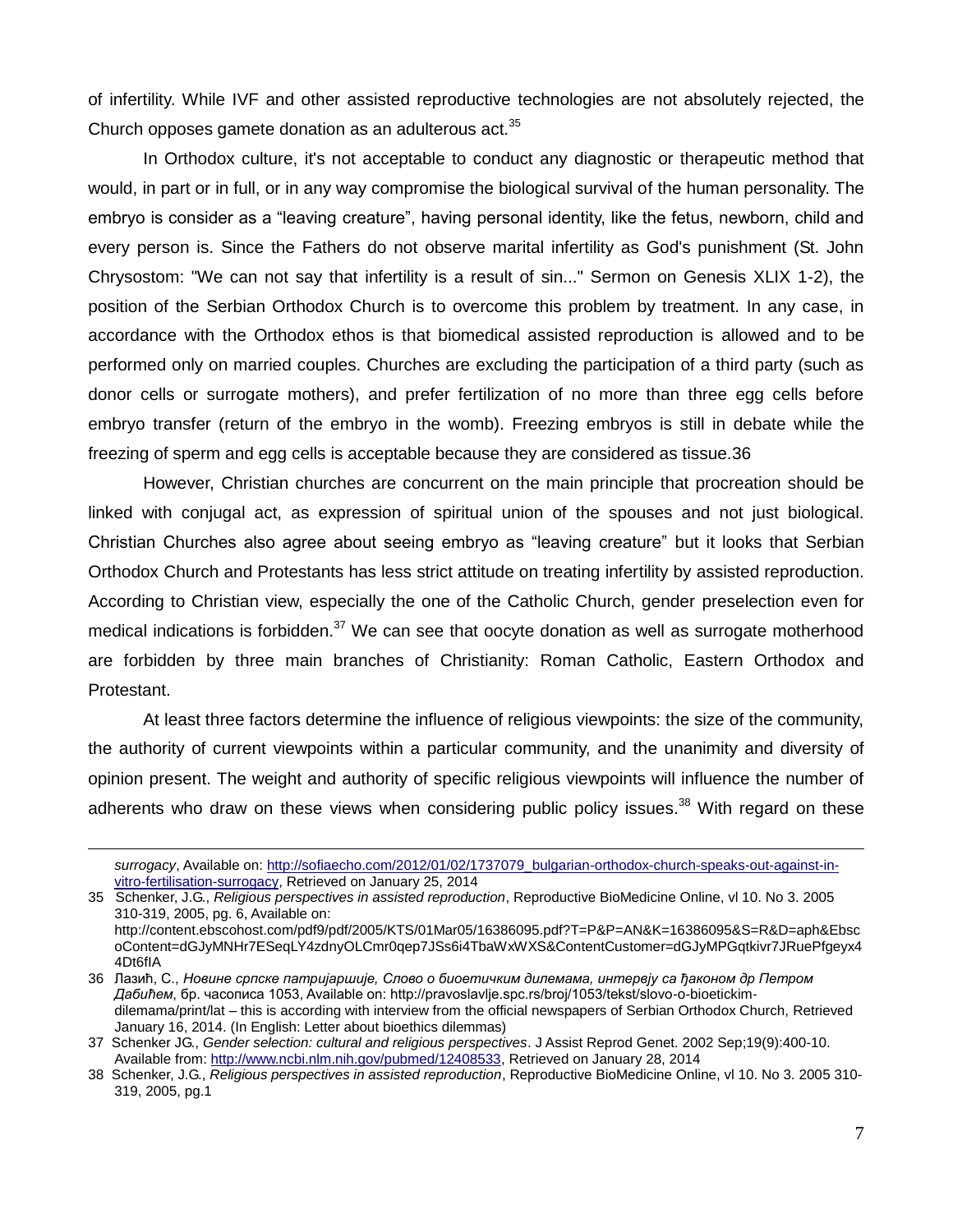facts, we can find the influences of dominant churches in Serbia and Hungary in some extends. Nevertheless, those countries are secular and they are following new achievements in domain of assisted production. Even if religious viewpoints have influence on public mind, it looks like individual right given by the universal declaration of human rights to make decisions regarding his/her reproduction in those communities have stronger impact on policy-makers. Law on assisted reproduction in both countries is strongly tied to the community opinion and personal choices than to religious domain. In comparison with more liberal assisted reproduction laws from other countries, we can see that regulations in both countries, such as regulation of prohibition of achievement offspring in homosexual couples, are much more associated with moral and religious dogmas.

#### **III Legal Framework: Serbia and Hungary**

 $\overline{a}$ 

Infertility is recognized as a disease process by the World Health Organisation<sup>39</sup> and calls for equity of access and safety between and within nations. From the moment society and medicine have recognized infertility as not just a "woman" problem, International Federation of Fertility Societies is suggesting that all men and women who are affected by infertility should have access to advice, diagnosis and, where possible, treatment, irrespective of race, social background or financial status. This federation is setting up standards which have to ensure that reproductive health programmes and policies respect, protect and fulfill human rights and promote gender equity and equality.<sup>40</sup>

The complexity of issues involved in assisted reproduction led me to make a connection with the two concepts of liberty of Isaiah Berlin and the distinction between positive (freedom from internal constraints) and negative liberty (freedom from external restraints). Positive liberty, in terms of assisted reproduction, can be understood as the possibility of every citizen to have equal access to health care without excessive burden and right to decision that affects their future life with emphasis on human integrity without discrimination. In this sense, couples who have taken all possibilities to become parent or in single woman case, want to feel free to rich their rights to have offspring and consider it as their fundamental human right. Nevertheless, society and (bio)ethics are establishing set of standards, particular conditions and norms exposed in national law and international convention. Affected groups can understand this as a negative freedom in terms of not being able to exercise their own right to achieve offspring, therefore, these stipulated legal and social norms are kind of external restraints. Even if regulations are trying to give answers and solutions on such complex ethical questions, some

<sup>39</sup> It's not surprising that World Health Organization recognizes infertility as a disease of the reproductive system defined by the failure to achieve a clinical pregnancy after 12 months or more of regular unprotected sexual intercourse' in: Raper Dr Vivienne, *World Health Organisation recognise infertility as disease*, BioNews 536, 30 November 2009, Available on: [http://www.bionews.org.uk/page\\_51799.asp](http://www.bionews.org.uk/page_51799.asp)

<sup>40</sup> International Federation of Fertility Societies, *Policy Statement 1, Access to infertility care*, September 2010. Available at: [http://c.ymcdn.com/sites/www.iffs-reproduction.org/resource/resmgr/practice\\_standards/iffsaccesstoinfertilitytreat.pdf,](http://c.ymcdn.com/sites/www.iffs-reproduction.org/resource/resmgr/practice_standards/iffsaccesstoinfertilitytreat.pdf) Retrieved January 21, 2014.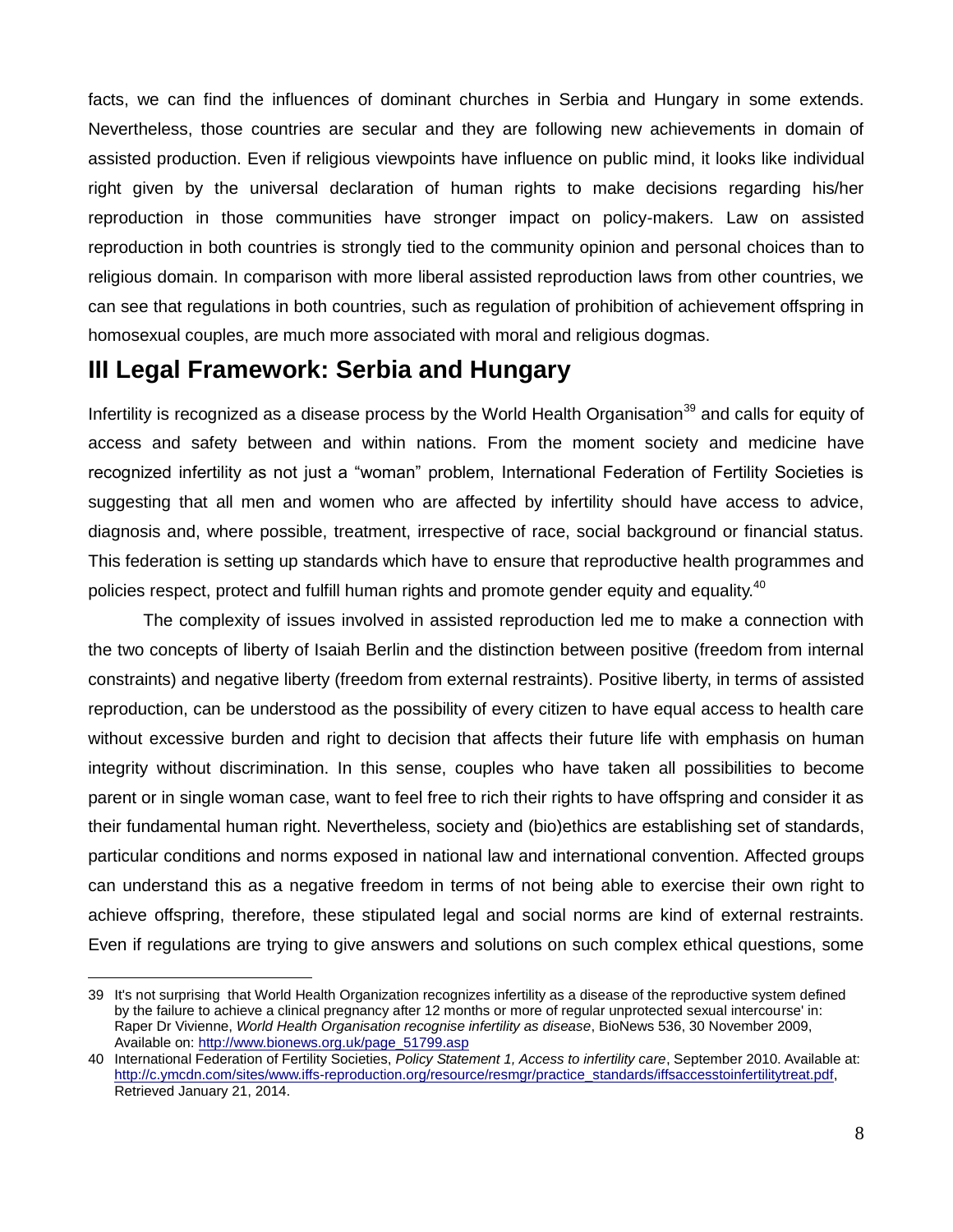ethical questions are still under consideration in Serbia and Hungary.

Hungarian legal system is based on the civil law model where statutes and decrees are main sources of legislative power. Hungarian assisted reproduction law is based and created on very important international declaration and convention such are: UNESCO Universal Declaration on Human Genome and Human Rights 1997; Convention on Human Rights and Biomedicine, Oviedo, 1997 and two UNESCO declarations International Declaration on Human Genetic Data in 2003 and Universal Declaration on Bioethics and Human Rights 2005. Oviedo Convention entered in force in May 2002 in Hungary and in Serbia very recently  $1<sup>st</sup>$  of Jun 2011 even if it was signed already in 2005. Serbia was waiting for more than 6 years to enter in force this Convention.<sup>41</sup> One of the reasons might be that assisted reproduction wasn't recognized in that time as priority topic by the politicians as well as lack of organizational structure that could enforce this issue. As EU country, Hungary in 2007 finished transposition of document The Tissues and Cells Directive EU from 2006. The main aim of this Directive was to harmonize ART regulations within EU.<sup>42</sup>

Serbia enacted *Law on the treatment of infertility by biomedically assisted fertilization procedures* launched in 2009 and started slowly with implementation in January 2010.<sup>43</sup> This law brought new national organization *Directorate for Biomedicine* which has to have the highest authority together with Ministry of Health. Directorate of biomedicine makes decisions on approval for the procedure of assisted reproduction<sup>44</sup> with donated reproductive cells.

Hungary has longer legislative tradition in regulating ART issue than Serbia. Before 1997, Hungarian law didn't deal with the legal questions of assisted reproduction, except for decrees dealing with artificial insemination. Decree on artificial insemination specified an upper age limit for women of age 45.<sup>45</sup> The regulation of ART in Hungary started with the *Hungarian Act on Health Care (Act CLIV/1997)* which is considered as one of the most liberal once, since it authorizes gamete donation, even embryo donation and surrogacy.<sup>46</sup> This act was amended<sup>47</sup> in 1999 regarding the regulation of surrogate motherhood and from than surrogate motherhood is illegal in any form in Hungary. Before

<sup>41</sup> UNESCO, [http://www.unesco.org/shs/ethics/geo/user/?action=Geo4View&db=GEO4&id=10&type=TREATY&lng=en&criteria=Tjs%3](http://www.unesco.org/shs/ethics/geo/user/?action=Geo4View&db=GEO4&id=10&type=TREATY&lng=en&criteria=Tjs%3D) [D.](http://www.unesco.org/shs/ethics/geo/user/?action=Geo4View&db=GEO4&id=10&type=TREATY&lng=en&criteria=Tjs%3D) Retrieved on February 20, 2014

<sup>42</sup> *Directive 2004/23/EC of the European Parliament and of the Council of 31 March 2004 on setting standards of quality and safety for the donation, procurement, testing, processing, preservation, storage and distribution of human tissue and cells*, Official Journal of European Union. Available on: [http://eur-](http://eur-lex.europa.eu/LexUriServ/LexUriServ.do?uri=OJ:L:2004:102:0048:0058:EN:PDF)

[lex.europa.eu/LexUriServ/LexUriServ.do?uri=OJ:L:2004:102:0048:0058:EN:PDF.](http://eur-lex.europa.eu/LexUriServ/LexUriServ.do?uri=OJ:L:2004:102:0048:0058:EN:PDF) Retrieved on February 25, 2014

<sup>43</sup> Karajičić, Slavica; Radović Tripinović Gordana and Krstić Aleksandar (2013) Legal Policy on Assisted Reproduction in Serbia. In Judit Sándor (ed.), *Studies in Biopolitics*. Central European University, CELAB, Budapest, 103-112 44 In Serbian law it is named as Biomedical Assisted Reproduction (BAR)

<sup>45</sup> Ordinance No.7 of March 22, 1989 issued by the Minister of Health and Social Affairs

<sup>46</sup> Sandor, J., Anonymity in Assisted Reproduction: Gender Equality and a Pronatal Reproductive Policy in Hungarian Law, Chapter 12 in book Who *is My Genetic Parent? Donor Anonymity and Assisted Reproduction: A Cross-Cultural Perspective*, edited by Feuillet-Liger B., Orfali K., Callus T., Bruylant, Bruxelles, 2010.

<sup>47</sup> Act on Health Care (Act CLIV/1997, Hungary. The amendment repealed Art.166(1)/e and the Articles 183 and 184 (in Hungarian: 1997. évi CLIV. Törvény az egészségügyről)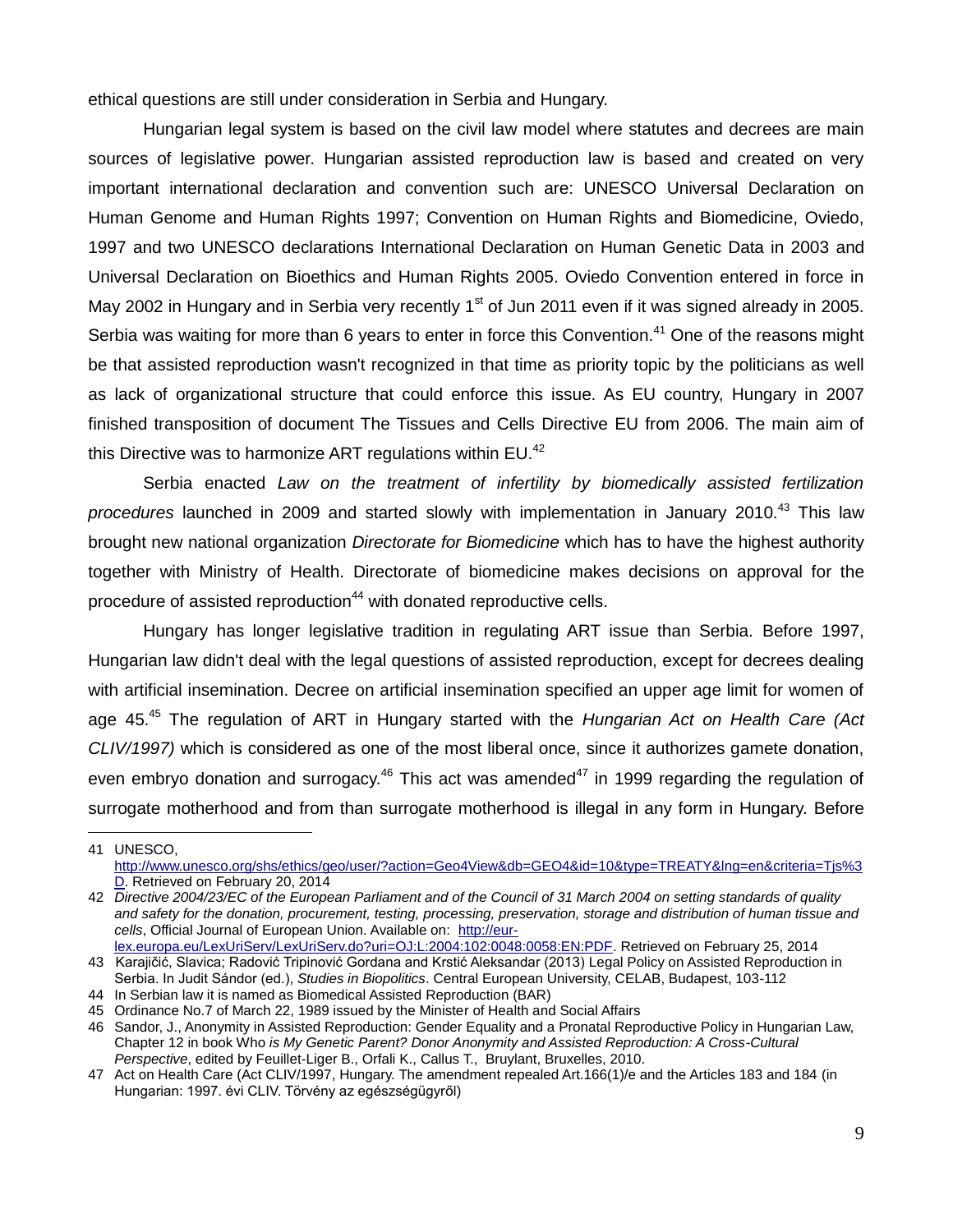this Act was altered by amendment, the law allowed gestational surrogacy in cases when the surrogate was closely related to the mother or father, was between ages 25 and 40, and had at least one child. Hungary has specific regulation for AR treatments called *Act on Health, Chapter IX., 20/2007. (IV.19.) Ministerial Decree (EüM), 30/1998 (VI.24) Ministerial Decree (NM*). In accordance with the Report that ESHRE made about the legal situation present in 2009 in EU countries, Hungary has implemented the *EU Tissue and Cells Directive (EUTCD)* and has Competent Authority installed.<sup>48</sup> The Hungarian Competent Authority is Committee of Human Reproduction of the Hungarian Research Council and its Ethics Committee of the Ministry of Health (see Table 2). Soft regulation is not law but is defined as guidelines which help countries to act in the most appropriate way such as good clinical practice guidelines, good laboratory practice and ethical guidelines. In Hungary, no good clinical/laboratory/ethical guidelines exist except preimplantation genetic diagnosis (PGD) guidelines.<sup>49</sup>

|               | <b>Serbia</b>                                  | <b>Hungary</b>                       |
|---------------|------------------------------------------------|--------------------------------------|
| Key           | Ministry of Health<br>$\bullet$                | Ministry of Health                   |
| organizations | Directorate for Biomedicine                    | <b>Committee of Human</b>            |
|               | Republican Fund of Health<br>$\bullet$         | Reproduction of the                  |
|               | Insurance                                      | Hungarian Research                   |
|               | National Expert Commission of the<br>$\bullet$ | Council                              |
|               | Ministry of Health                             | Ethics Committee of the<br>$\bullet$ |
|               |                                                | Ministry of Health                   |
| Legislation   | Law on the treatment of infertility by         | Act on Health, Chapter IX.,          |
| and           | biomedically assisted fertilization            | 20/2007. (IV.19.) Ministerial        |
| Regulations   | procedures, 2009                               | Decree (EüM), 30/1998 (VI.24)        |
|               |                                                | Ministerial Decree (NM)              |
| Guidelines-   |                                                |                                      |
| soft          | No, except PGD guidelines                      | No, except PGD guideline             |
| regulations   |                                                |                                      |

In Serbia and Hungary wide range of methods of assisted reproduction are applied (see table 3). Hungarian law has some specificity that post-mortem use of emrbryos/gamets are allowed only if the use AR process was started before the partner died and this should be registered in National MAR Registry. Even after couples divorce or separate, if the egg has been already inseminated, the assisted reproduction procedures may still continue by the woman on her own.<sup>50</sup> The law recognizes that from a medical ethics perspective, sperm donation differs considerably from egg donation, which presents much more serious intervention for the donor and is often preceded by hormonal therapy.<sup>51</sup>

<sup>48</sup> ESHRE. (2010). *Final Report-Comparative Analysis of Medically Assisted Reproduction in the EU: Regulation and Technologies*, pg. 4

<sup>49</sup> Ibid., pg.12

<sup>50</sup> Sandor, J., *"A terapiátόl a szelekcióig: Jogi es etikai viták a reprodukciós beavatkozások új módszereseiről"* (From Therapy to Selection: Legal and Ethical Debates on the New Methods of Assisted Reproduction) (2005) Acta Humana, vol 16, No.4, p 3-20

<sup>51</sup> Sandor, J., Anonymity in Assisted Reproduction: Gender Equality and a Pronatal Reproductive Policy in Hungarian Law,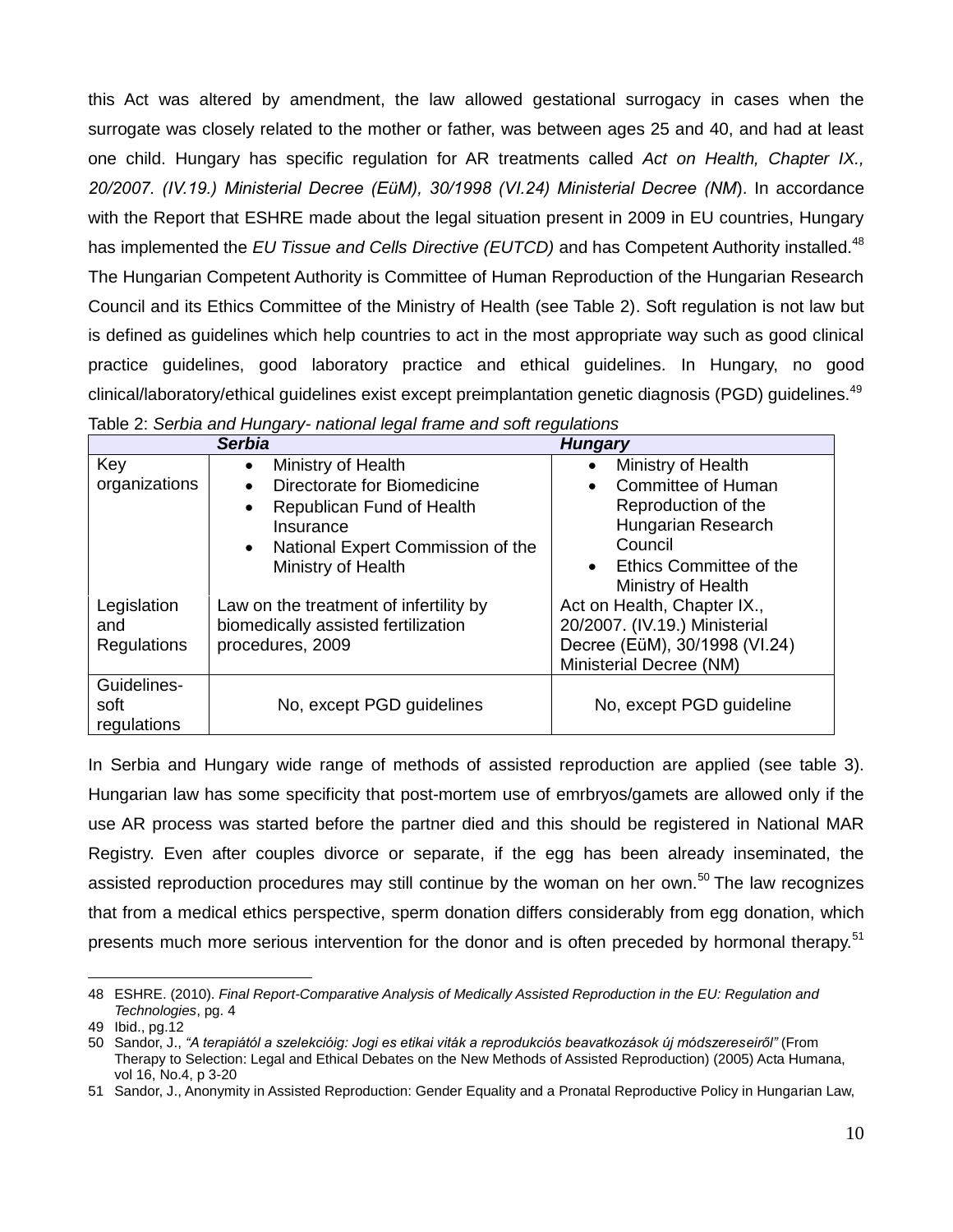According to Serbian Law, if the donor have been given written consent before death, after his death productive cells can be used in AR.<sup>52</sup> That means before every AR procedures, medical workers are obligated to verify whether donor is alive or not. Performing the AR requires the written consent of all persons undergo the AR procedure and may be revoked in writing until the seminal cells, unfertilized eggs or early embryos do not enter the woman's body.<sup>53</sup>

In both legal systems we can find that, apart from giving chance heterosexual, married and unmarried couples to go under AR treatment, single women are entitled for these procedures. In Hungary this issue is regulated since  $2006^{54}$  and in Serbia is allowed in special cases with justifiable reasons.<sup>55</sup> Donation of human embryos in AR as well procedures with simultaneous application of donated eggs and donated sperm cells are forbidden by the Serbian law.<sup>56</sup> Moreover, legislators have conciliated that procreation of children of same-sex partners should be absolutely forbidden.

Research work on embryos is one of the most debating questions as embryos in Christianity are defined as human beings. Research work on those early embryos which aren't of suitable quality to be implemented in the woman's body or for freezing, as well on those embryos that would have to be let to die is allowed by Serbian legislation.<sup>57</sup> In Hungary research work on embryos can start after 14 days. $58$ 

Hungarian law allows different AR procedure but not pre-implantation genetic diagnosis (PGD) and surrogacy. Serbian legislator predicts PGD only in case of risk of transmitting genetic diseases, chromosomal and genetic diagnostics disease or if they are necessary for the success of the procedure AR.<sup>59</sup> The use of PGD for non medical purposes isn't accepted in Hungary either is not recommended the use of PGD for diseases that are relatively frequent in the Hungarian population (monogenic genetic disorders and chromosomal abnormalities).<sup>60</sup> However, applying guidelines as non-binding instruments for PGD procedure are enormous help in practice for medical workers in these countries (Table 3). This is especially important since that exist data about pre-implantation

Chapter 12 in book *Who is My Genetic Parent? Donor Anonymity and Assisted Reproduction: A Cross-Cultural Perspective*, edited by Feuillet-Liger B., Orfali K., Callus T., Bruylant, Bruxelles, 2010., pg 201

<sup>52</sup> Law on the treatment of infertility by biomedically assisted fertilization procedures 2009, paragraph (3), article 53 53 Ibid., paragraph (1, 3), article 37

<sup>54</sup> Sandor, J., Anonymity in Assisted Reproduction: Gender Equality and a Pronatal Reproductive Policy in Hungarian Law, Chapter 12 in book Who *is My Genetic Parent? Donor Anonymity and Assisted Reproduction: A Cross-Cultural Perspective*, edited by Feuillet-Liger B., Orfali K., Callus T., Bruylant, Bruxelles, 2010.

<sup>55</sup> Law on the treatment of infertility by biomedically assisted fertilization procedures, paragraph (3), article 26. Ministar of Health and Ministar of Family Realtionship have to approve that procedure.

<sup>56</sup> Ibid., article 56

<sup>57</sup> Ibid, paragraph (3), article 60

<sup>58</sup> Sándor, J., *International Encyclopedia of Laws,* Kluwer Law International, 2003. paragraph 560.

<sup>59</sup> Law on the treatment of infertility by biomedically assisted fertilization procedures 2009, article 54

<sup>60</sup> *Praeimplantatiós genetikai diagnosztika, a humán reprodukciós bizottság állásfoglalása*, elfogadva a hrb 2008. november 17-i ülésén, 6. (In English: Preimplantation Genetic Diagnosis,The opinion of Hungarian Committee for Human Reproduction (HRB) adopted at the HRB session of 17 November 2008), pg 6.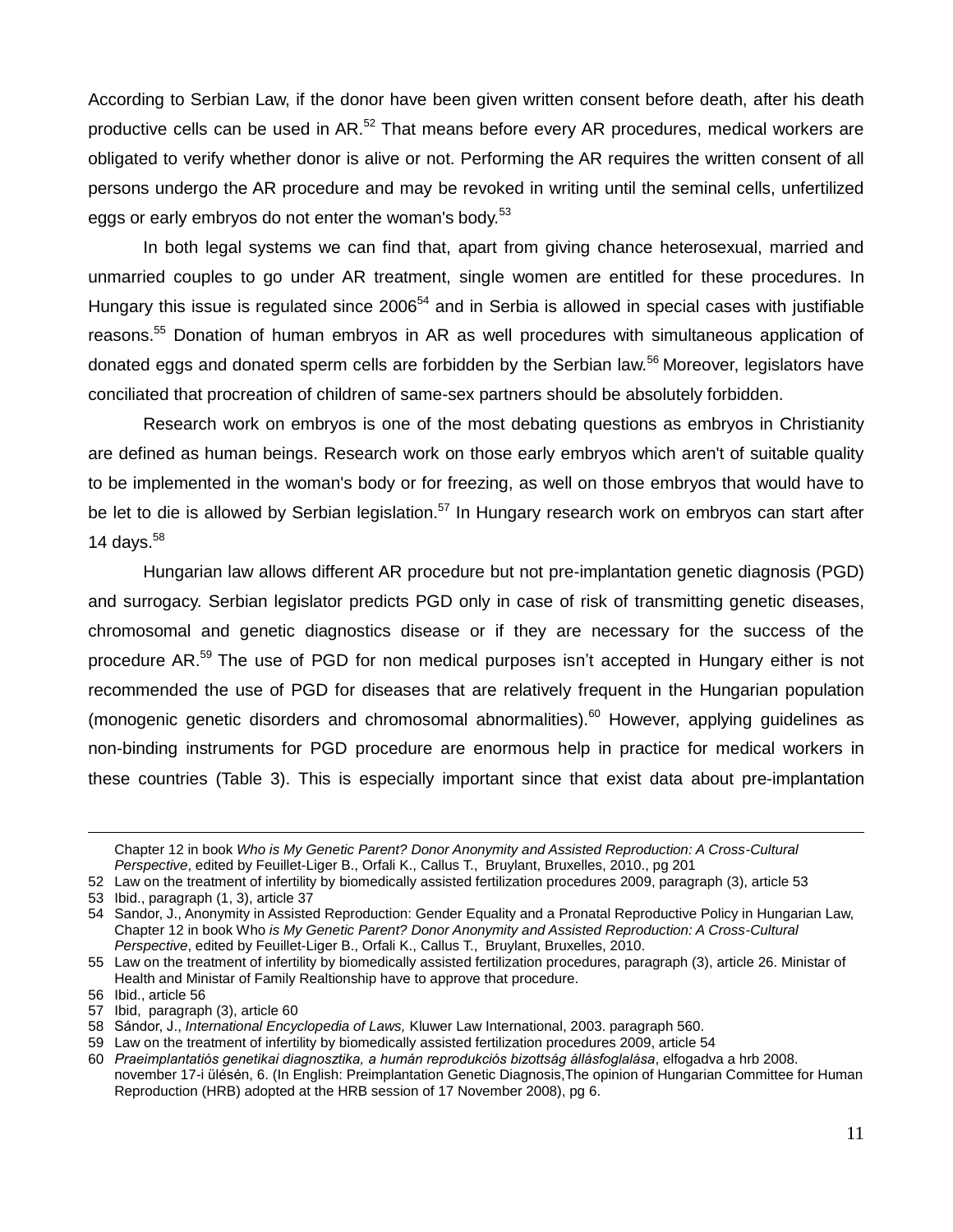genetic testing in Hungary reported in 16 cases in 2009.<sup>61</sup>

|                                                                                                | <b>Serbia</b>                                                    | <b>Hungary</b>                              |
|------------------------------------------------------------------------------------------------|------------------------------------------------------------------|---------------------------------------------|
| <b>Marital status</b>                                                                          | Married and unmarried<br>couples                                 | Married and unmarried<br>couples            |
| Single woman                                                                                   | Allowed in special case with<br>justifiable reason <sup>62</sup> | Allowed if infertility is legally<br>proven |
| Lesbians                                                                                       | Not allowed                                                      | Not allowed <sup>63</sup>                   |
| <b>Registers for MAR-treatments</b><br>National/local                                          | National <sup>64</sup>                                           | <b>National</b>                             |
| IUI                                                                                            | Allowed                                                          | Allowed                                     |
| <b>ICSI</b>                                                                                    | Allowed                                                          | Allowed                                     |
| <b>IVF</b>                                                                                     | Allowed                                                          | Allowed                                     |
| <b>IVF/ET</b>                                                                                  | Allowed                                                          | Allowed                                     |
| O <sub>l</sub>                                                                                 | Allowed                                                          | Allowed                                     |
| Assisted hatching                                                                              | Allowed                                                          | Allowed                                     |
| <b>PGD</b>                                                                                     | Not allowed <sup>65</sup>                                        | Not allowed                                 |
| Surrogacy                                                                                      | Not allowed                                                      | Not allowed                                 |
| <b>IVM</b>                                                                                     | Not mentioned                                                    | Not allowed <sup>66</sup>                   |
| Post-mortem use of gametes<br>and embryos                                                      | Allowed with written consent                                     | Allowed                                     |
| Number of embryos transferred<br>(usual practice)                                              | $2 - 3$                                                          | $3 - 4$                                     |
| Use of embryos/gametes in<br>case of divorce and separation<br>Cryopreservation Seminal cells, | Not allowed                                                      | Allowed                                     |
| unfertilized eggs and early<br>unused embryos<br>(usual practice)                              | 5 years                                                          | 10 years                                    |
| Research work on embryos                                                                       | Allowed on embryos not<br>suitable quality                       | Allowed after 14 days                       |

|  | Table 3: Summary of current national regulations on ART in Serbia and Hungary |
|--|-------------------------------------------------------------------------------|
|  |                                                                               |

Establishment of Registries for AR treatments is compulsory on national level in Hungary and Serbia (National Registry) and reporting data is under legal obligation, without defined sanctions for no reporting.

Society changed it's reflection about infertility as only a "woman problem", and legislators in

<sup>61</sup> *Jelentés asszisztált reprodukciós eljárásokról*, GYEMSZI, 2009, pg .6 (In English: Report on assisted reproductive procedures)

<sup>62</sup> Law on the treatment of infertility by biomedically assisted fertilization procedures, paragraph (3), article 26. Minister of Health and Minister of Family Realtionship have to approve that procedure.

<sup>63</sup> Lesbian woman are treated as single women even if they live in a partnership in Hungary. Available at: [http://scmedicaltravel.co.uk/faq1.html,](http://scmedicaltravel.co.uk/faq1.html) Retrieved on February 20, 2014.

<sup>64</sup> Register is predicted according to National law, but not established yet.

<sup>65</sup> Allowed only in specific cases

<sup>66</sup> In Vitro Maturation (IVM) is allowed in 26 of 27 EU Member States and is forbidden in Hungary.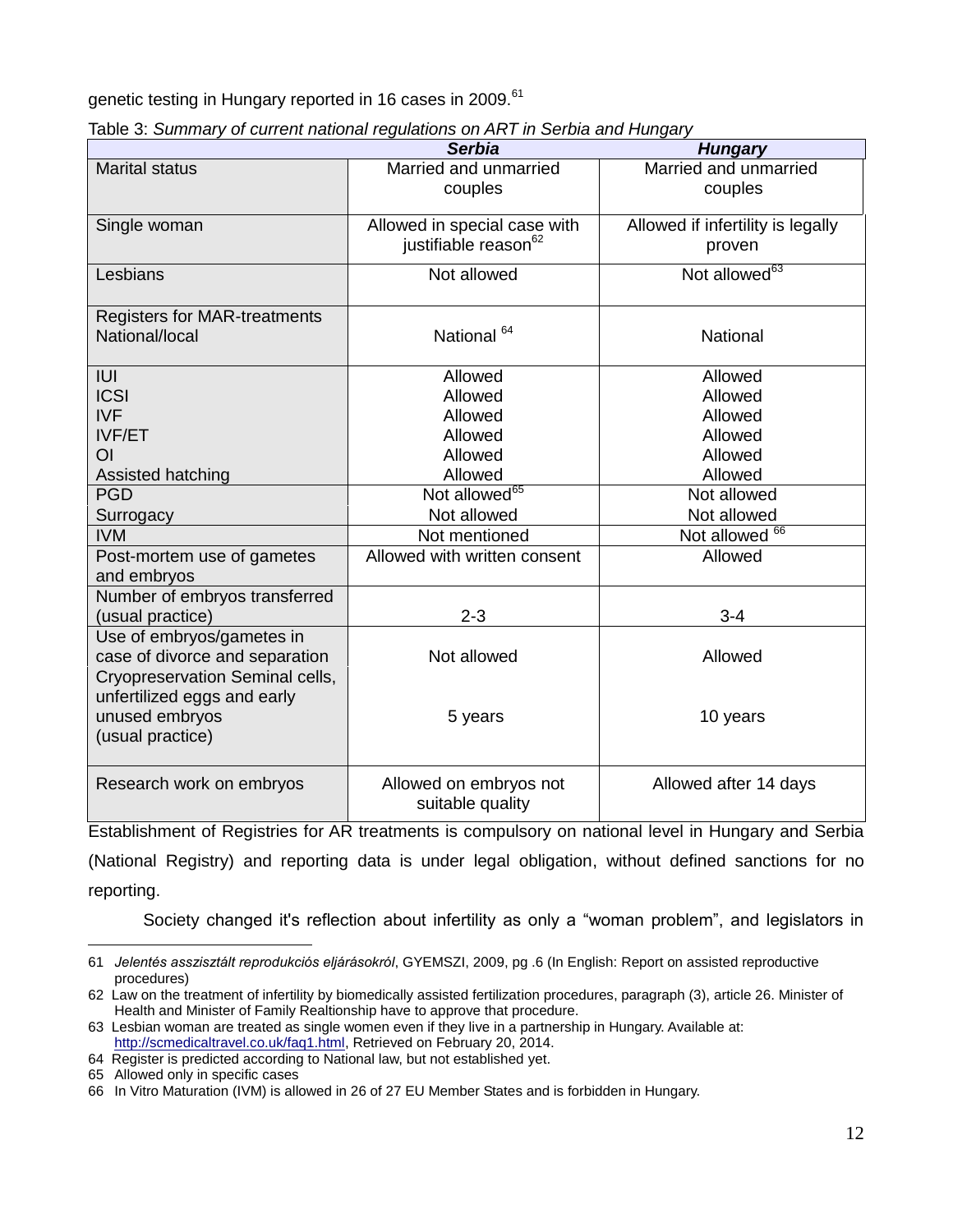both countries are aware of contemporary medical facts, therefore, they have included male fertility in defining possible solutions when the problem is caused by male partner's infertility.

Main hurdle that is facing legislation in Serbia is lack of legislative decrees, regulations and legal acts of lower legal power. More additional regulations issued to implement this law and are in process. Serbia is still waiting for more regulations and additional instruments that should be created and issued in the name of governmental administrative bodies. From Directorate for Biomedicine is expected to participate in the preparation of guides for good practice and standards for AR procedures and procedures for conducting sampling, processing, distribution, and consumption of reproductive cells or embryos.<sup>67</sup>

Legislation has a tendency to cover different aspects of assisted reproduction: whether patient will be included in AR process, in which conditions, and in which circumstances embryos can be used for purposed of research. Some issues are not regulated by law but exist as common practice in case, for example, of number of embryos transferred and how long frozen embryos can be preserved and storage. Serbia and Hungary are considered liberal countries since they are allowing in vitro fertilization but they are less liberal comparing to other countries which regulations allow surrogacy, IVM or AR for homosexual couples, for example. Surely, these treatments will be new challenges in the future for policy and decision makers in both countries and their introduction into legal system will depend on the many factors: public, political, religious attitude as well as social-cultural influences.

## **IV (Non) anonymous donations**

 $\overline{a}$ 

Cases with more sever medical problems when donor of sperm, eggs and gamete/embryo are needed for the performance of AR treatment, are subjects of legal regulations in Serbia and Hungary.

Legislation in Hungary allows gamete/embryo donation and in any case donors should be less than 35 years old. Anonymous sperm donation is allowed with financial compensation, but it isn't allowed otherwise (Table 4). "This formulation is based on idea that if anonymity does become suppressed, sperm donation will decrease. First, donor may fear the consequences from a family law perspective or as second, may fear that the child, when reaches legal age, will want to contact her/his biological father".<sup>68</sup>

<sup>67</sup> Law on the treatment of infertility by biomedically assisted fertilization procedures 2009, article 67

<sup>68</sup> Sandor, J., Anonymity in Assisted Reproduction: Gender Equality and a Pronatal Reproductive Policy in Hungarian Law, Chapter 12 in book *Who is My Genetic Parent? Donor Anonymity and Assisted Reproduction: A Cross-Cultural Perspective*, edited by Feuillet-Liger B., Orfali K., Callus T., Bruylant, Bruxelles, 2010, pg. 205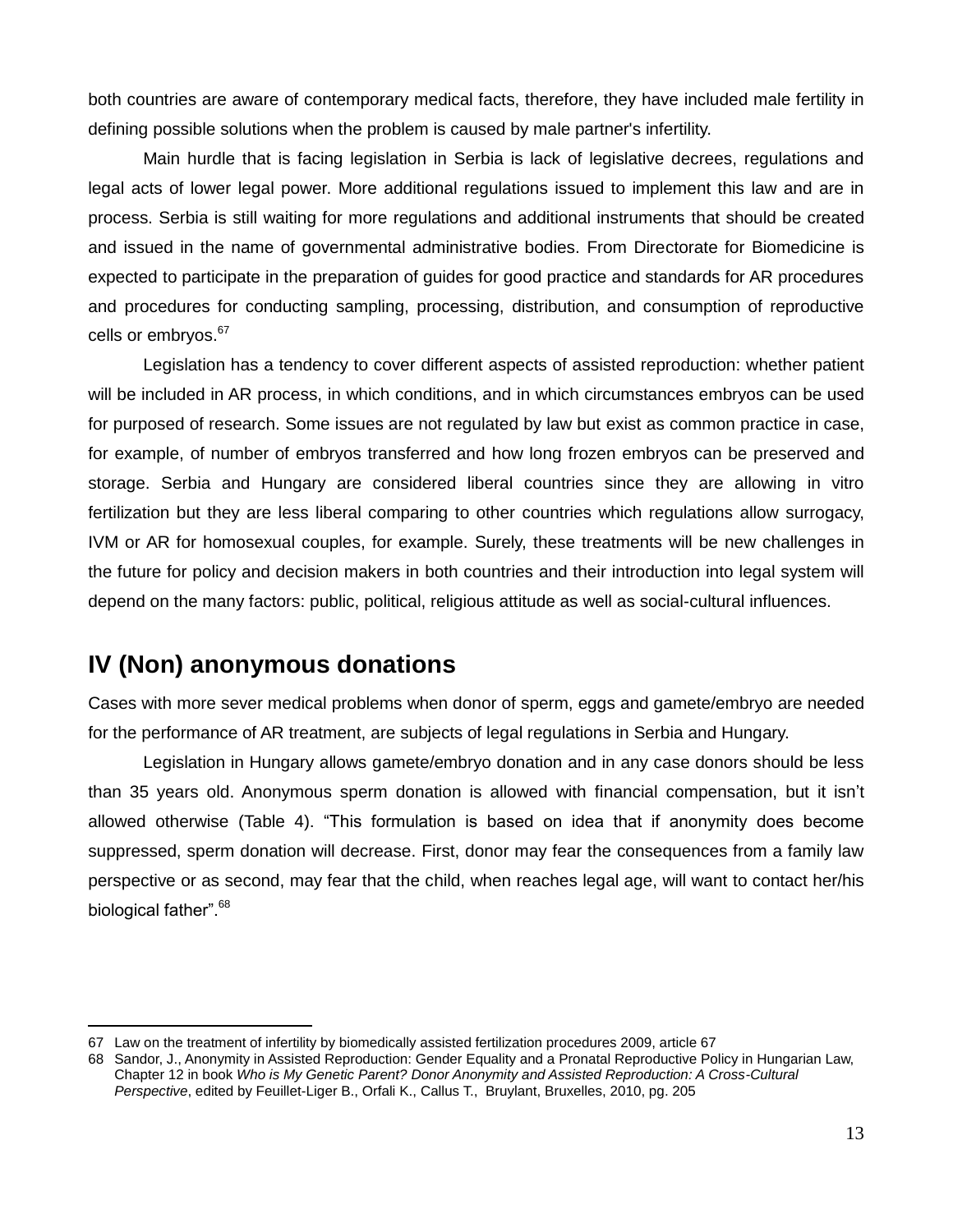|  | Table 4: Sperm, oocite and embryo donation in Hungary |  |
|--|-------------------------------------------------------|--|

| <b>Hungary</b>      | Sperm donation | Oocite donation       | Embryo donation |
|---------------------|----------------|-----------------------|-----------------|
| Anonymous           | Allowed        | Allowed               | <b>Allowed</b>  |
| Non-anonymous       | Forbidden      | Allowed <sup>69</sup> | Forbidden       |
| Imports and Exports | Forbidden      | Forbidden             | Forbidden       |

Egg donation in Hungary in the beginning was stipulated as anonymity but from 2006 exclusive anonymity for egg donation has ended and donation between friends is permitted. Explanation for the reason of acceptance friends to be oocite donors is that close family members are few and far between and there were risk of pressure to put on only one sister to be donor.<sup>70</sup> It is interesting that different from sperm donation, Hungarian legislation allows both types of egg donation without compensation. The roots for a non compensation decision for donation, lay down in Oviedo Convention where is defined that the human body and its parts shall not, as such, give rise to financial gain.<sup>71</sup> A fact from the practice in 2009 says that donations in Hungary are applicable and fruitful. For IVF/ICSI/ ET process, 50 cases were egg donation, 7 cases were donated embryo transfer, and sperm donors were in ICSI in 103 cases and 46 cases in IVF.

In sense of understanding donation as altruistic not entrepreneurial act, Serbian Law allows sperm donation with regard that giving own reproductive cells or embryos with any compensations is defined as the act of crime (Table 5).<sup>72</sup> In both countries, is predicted to reimburse costs of donors which are necessary and justified. Reimbursement, according to the decree, includes the donor's loss of salary which is linked to the donation.

| Table 5: Sperm, oocite and embryo donation in Serbia |  |  |  |  |  |  |  |  |
|------------------------------------------------------|--|--|--|--|--|--|--|--|
|------------------------------------------------------|--|--|--|--|--|--|--|--|

| <b>Serbia</b>       | Sperm donation | Oocite donation  | Embryo donation  |
|---------------------|----------------|------------------|------------------|
| Anonymous           | Allowed        | Allowed          | <b>Forbidden</b> |
| Non-anonymous       | Forbidden      | <b>Forbidden</b> | Forbidden        |
| Imports and Exports | Forbidden      | Forbidden        | Forbidden        |

Sperm donations in Serbia didn't still perform in practice since that the first bank of sperm, due the lack of devices, prolonged the opening. However, anonymity is highlighted in case of sperm and oocite donation and personal data are professional secrecy. According to Serbian Law, information (but not personal data) about donors can be obtained only on doctors' or child's request (child who was conceived with AR procedure with reproductive cells of donor). That information is in charge of

<sup>69</sup> Close family member can be donator of oocites from 2006.

<sup>70</sup> Ibid, pg. 203

<sup>71</sup> Convention for the Protection of Human Rights and Dignity of the Human Being with regard to the Application of Biology and Medicine: *Convention on Human Rights and Biomedicine, Oviedo, 4.IV.1997*, Chapter VII, article 21

<sup>72</sup> Law on the treatment of infertility by biomedically assisted fertilization procedures 2009, paragraph (1), article 71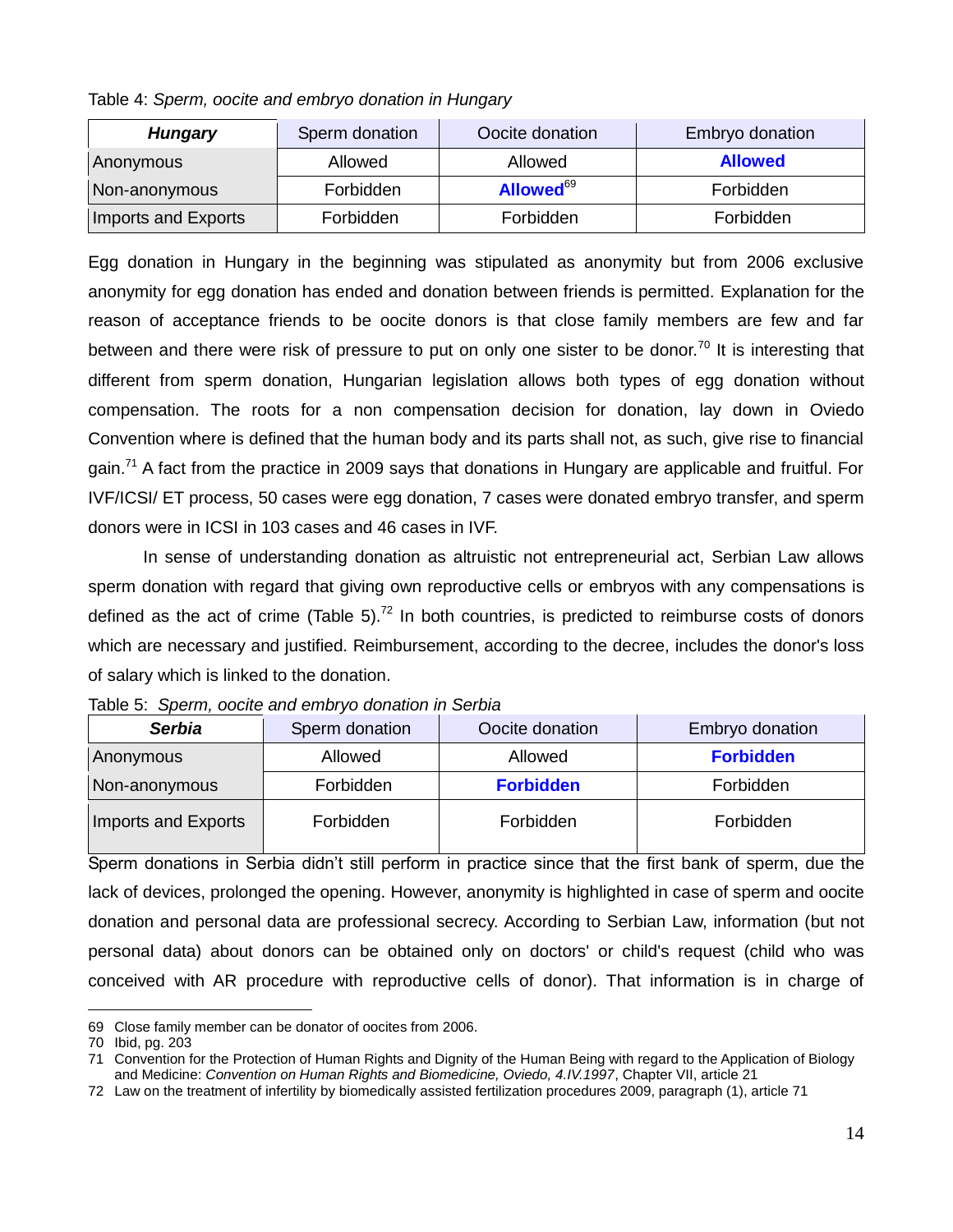Directorate for Biomedicine and it is not allowed to give any personal data of donors, except the data of the medical importance.

Both countries are consented on prohibition import or export of embryos and reproductive cells for making embryos in the biomedical AR. Difference between Serbia and Hungary lays down in regulation on non-anonymous egg donation and embryo donation in favor of Hungary. From this perspective, we can consider that Hungarian lawmaker (on experience based practice) define certain liberal legal norms in order to provide greater conditions for childless couples to achieve offspring.

## **V Cross-border cooperation and health tourism**

Prominent phenomena of crossing border to obtain some medical services, is embodied in Directive on cross-border health care adopted.<sup>73</sup> Directive is facilitating access to safe and high-quality crossborder health care within EU community and promotes cooperation on heath care between member states of affiliation. Thus, the operational principles that should be considered include equity, safety, efficiency, effectiveness (including evidence-based care), timeliness and patient centeredness with equal importance.<sup>74</sup>

Since that in Serbia donation of oocites and sperm is allowed by law but not practiced yet, some patients are looking to obtain service in some of the neighboring countries. Nevertheless, certain numbers of couples are coming to obtain IVF/ICSI treatment in Serbia and Hungary since these countries have cheaper prices, experts, high quality of service, and good results as common factor that attract people to come. Hungary gives precise information that in 2010, 4.5% of total foreign visitors (or every tenth foreign visitor) that came in Hungary had medical and health purpose.<sup>75</sup> Even if official data aren't available, for sure, Serbia is part of health ART tourism.

Hungary as member of EU is in advantage taking possibilities given by membership such is easy flow of people. Even though reimbursement is allowed in EU, Hungary doesn't reimburse AR treatment expenses if treatment is performed outside of Hungary. The same case is in Serbia – only treatments performed in Serbia can be reimbursed. Reimbursements and patients' mobility are just some of the aspects of possible cross-border cooperation and mobility of medical workers, devices and health services by using e- health should be taken under consideration in the future.

Successful example of cross-border cooperation between these two countries is seen in

<sup>73</sup> *Directive on Cross-border Healthcare adopted, Council of the European Union*, 28 February 2011, Brussels. Available at: [http://www.consilium.europa.eu/uedocs/cms\\_data/docs/pressdata/en/lsa/119514.pdf,](http://www.consilium.europa.eu/uedocs/cms_data/docs/pressdata/en/lsa/119514.pdf) Retrieved on February 24, 2014.

<sup>74</sup> F. Shenfield, G. Pennings, J. De Mouzon, A.P. Ferraretti and V. Goossens, *ESHRE's good practice guide for cross-border reproductive care for centers and practitioners*, Human Reproduction, Vol.0, No.0 pp. 1–3, 2011. Available at: [http://www.eshre.eu/~/media/emagic%20files/Task%20Forces/Cross%20Border/Good%20practice.pdf.](http://www.eshre.eu/~/media/emagic%20files/Task%20Forces/Cross%20Border/Good%20practice.pdf) Retrieved on February 24, 2014

<sup>75</sup> *Hungary in Figures 2010,* Hungarian Central Statistical Office, 2011, pg, 36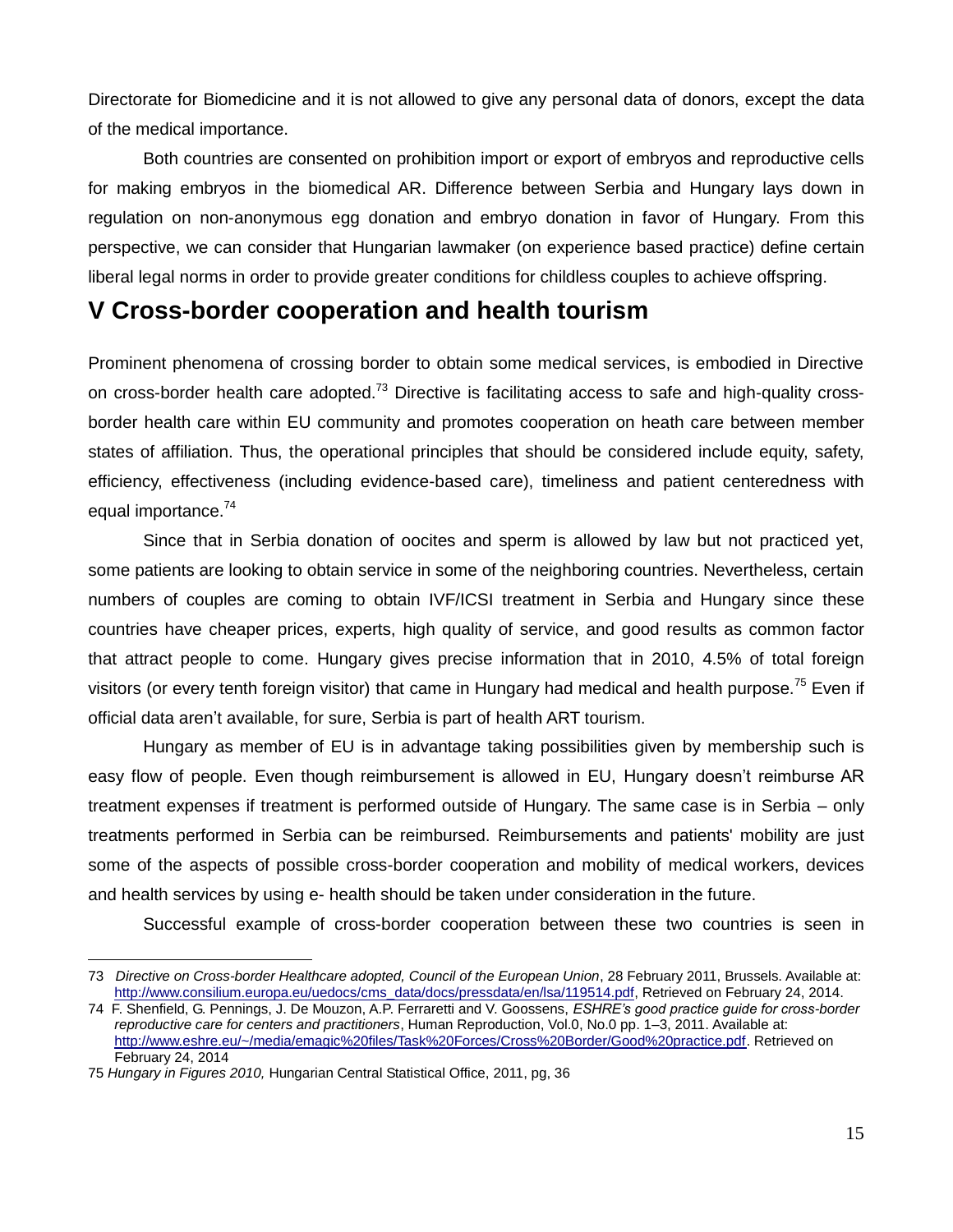GynEndo project<sup>76</sup> where General Hospital in Subotica (Serbia) and Hungarian University of Szeged cooperate with the aim to solve the problem of infertility with gynecological endoscopy. Gynecological endoscopic equipment and laparoscopic surgery simulator are obtained to plan for both partners. Equipment is used in the daily work of professionals and it is expected that new medical equipment would significantly improve the work and achieve better scientific results in the investigation of infertility in this region with the straightening professional relations. Cooperation between patients' association would be worth full for those patients who are going under AR treatment.

Regarding management- medical worker- patient relation, professionals should take into consideration the specific circumstances of foreign patients by adapting their practical management. Since Serbian and Hungarian language are basically different, professionals need to pay additional attention to ensure that patient understands clearly the conditions given by consent. With these precautions, some legal risk factors can be avoided with optimal patients' access to opportunities for achieving offspring.

#### **Concluding remarks**

 $\overline{a}$ 

In this work we compare different perspectives on regulation on assisted reproduction treatments in Serbia and Hungary. On the policy level, both countries, with almost the same demographic structure and pro-natalist policies, recognized the importance of applications of ART. The comparative approach based on socioeconomic, religious and legal perspective give us greater understanding of the dynamics behind some policy choices and their perspectives.

As Christian countries, Serbia and Hungary, agree in consideration embryo as a "living creature" and matrimony as the best place for giving a birth of new human being. While Serbian Orthodox Church allows assisted reproduction on married couples, freezing of sperm and egg, Catholic Church is calling infertile couples to shun 'arrogant' IVF treatment and doesn't support sperm and egg freezing. Furthermore, remarkable results, that affect policy making from religious prospective in both countries, are found in domain of prohibition using ART for achieving offspring in case homosexual couples and absolute forbidden surrogacy.

Nevertheless, in those countries assisted reproduction is performed and national policies, defined trough national law, show that assisted reproduction is understood as a dynamic issue. That dynamics can be seen especially in Hungarian law which has been changed very often in order to follow population's needs and ethical norms. Serbian law on assisted reproduction doesn't have such

<sup>76</sup> Project was realized in April-March 2011 and was 302 057 Euros financed by IPA Cross-border Co-operation Program Hungary-Serbia; Opšta bolnica Subotica, Available at:<http://www.bolnicasubotica.com/tekstovi/id,58/> also see: [http://www.youtube.com/watch?v=MQ0yzzcLZ1w,](http://www.youtube.com/watch?v=MQ0yzzcLZ1w) Retrieved on February 27, 2014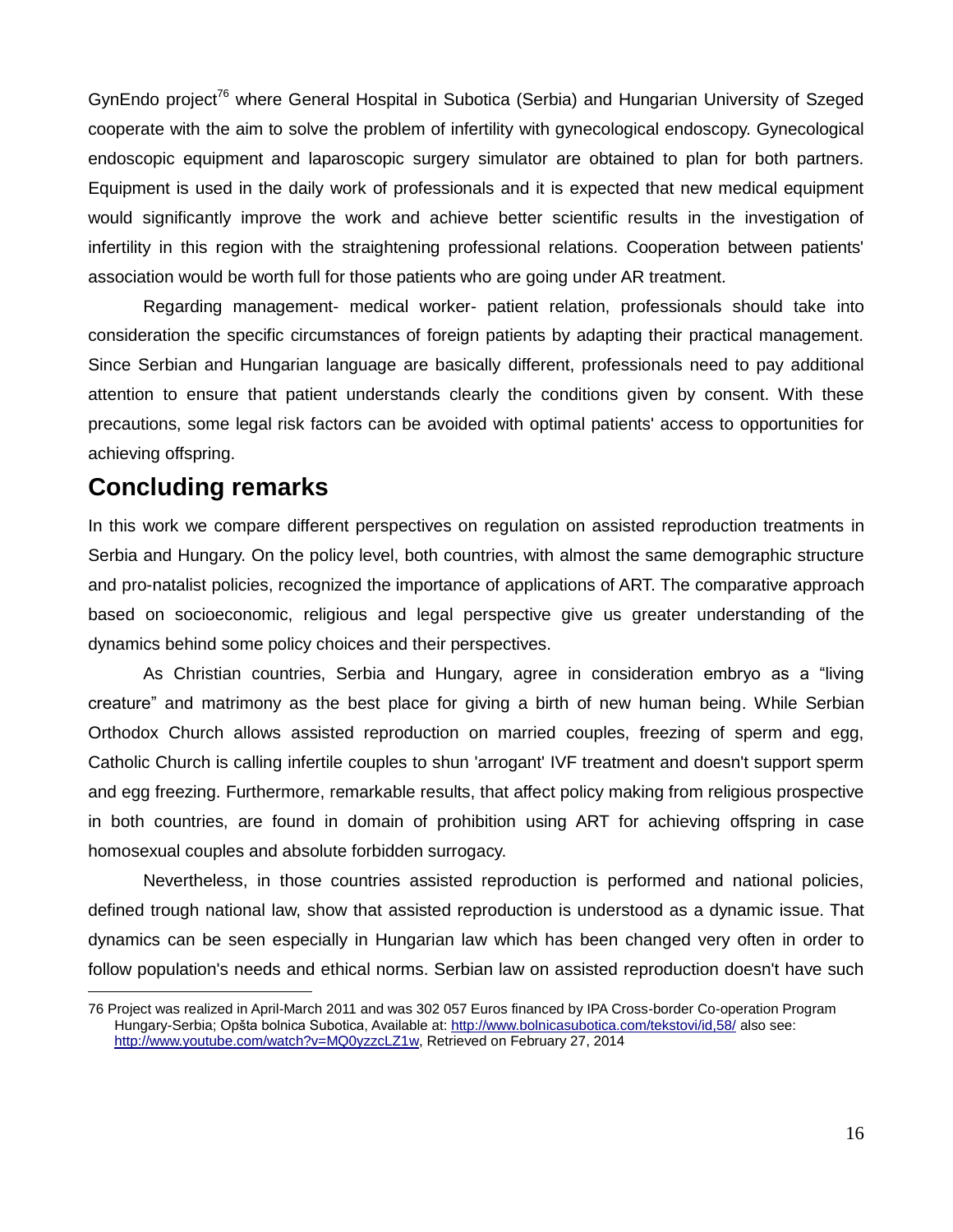a long history but for sure Serbian legislation is following recent trends on assisted reproduction and is adapting own legislation in accordance with regulations of European Union.

Comparing to Serbia, Hungary has some specific differences in legislation. For a very short time, surrogacy was allowed in Hungary but very soon it was forbidden, considering this treatment as very liberal for the social circumstances. Contrary to Serbia, Hungarian law gives the opportunity for infertile woman to find a non-anonymous eggs donor (such as relative or a friend) and childless couples to obtain anonymous embryo donation. The curiosity of Hungarian law is post-mortem use of embryos/gamets in case when assisted reproduction treatment started before the partner died while in Serbia that applies just for reproductive cells (with the written consent), but not for embryos/gamets. Pre-implantation genetic diagnostics (PGD) isn't allowed in Hungary while Serbian legal policy allows PGD just in case of risk of transmitting genetic diseases. However, soft regulations on PGD exist in both countries.

In time of expanding rationalization, cross-border cooperation can be seen as a great opportunity for Serbia and Hungary to develop cooperation trough exchanging experiences in AR field, devices and easy flow of health workers and patients. People, who are living in north part of Serbia (Vojvodina), probably travel in Hungary and vice versa for obtaining IVF/ICSI treatment or treatments which aren't allowed in their countries. In order to reduce unmet needs in subfertile populations from this bordering area, both countries should consider idea about reimbursement policies for treatments performed outside of their countries. For Serbia, constitution of the key organizations in regulating AR is the first step, however, needs to put more effort to create sub-acts which would have to bring clearer picture about regulation on biomedical assisted reproduction.

For Serbian and Hungarian policy-makers, as dominant Christian countries, the big challenge in the future might be getting offspring in homosexual couples as well as to be ware of potential misuse of the rights provided for a single woman. Bearing in mind increased number of social and individual needs, expectations and demands directed to the health system, this research opening question of patients' access to ART. The results from this research can be used in the future in the field of legal regulations, health policy and analysis.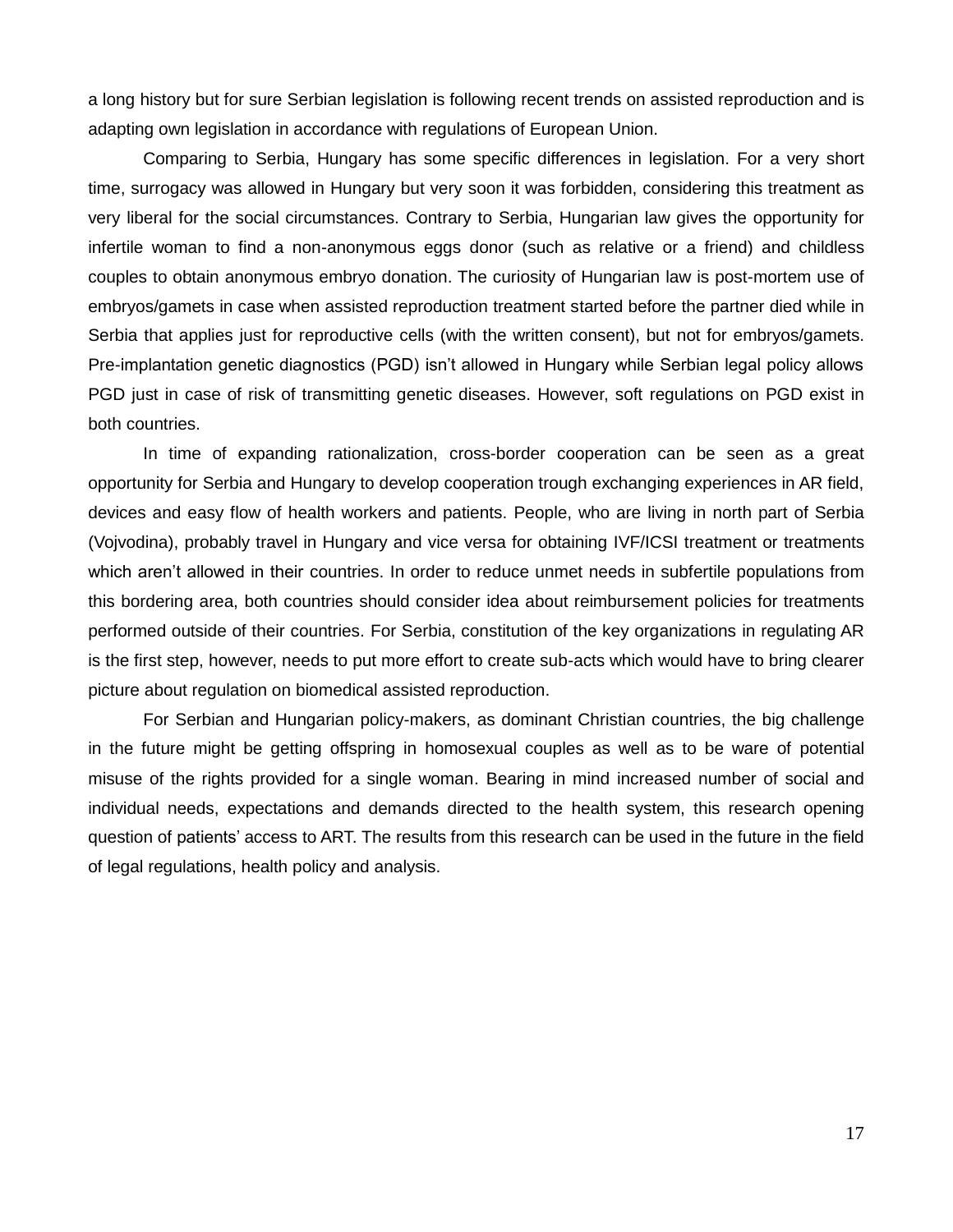#### **References**

- 1. Act on Health Care (Act CLIV/1997, Hungary (in Hungarian: 1997. évi CLIV. Törvény az egészségügyről)
- *2.* Convention for the Protection of Human Rights and Dignity of the Human Being with regard to the Application of Biology and Medicine: *Convention on Human Rights and Biomedicine, Oviedo, 4.IV.1997*
- 3. *Directive 2004/23/EC of the European Parliament and of the Council of 31 March 2004 on setting standards of quality and safety for the donation, procurement, testing, processing, preservation, storage and distribution of human tissue and cells*, Official Journal of European Union. Available on: [http://eur](http://eur-lex.europa.eu/LexUriServ/LexUriServ.do?uri=OJ:L:2004:102:0048:0058:EN:PDF)[lex.europa.eu/LexUriServ/LexUriServ.do?uri=OJ:L:2004:102:0048:0058:EN:PDF](http://eur-lex.europa.eu/LexUriServ/LexUriServ.do?uri=OJ:L:2004:102:0048:0058:EN:PDF)
- 4. *Directive on Cross-border Healthcare adopted, Council of the European Union,* 28 February 2011, Brussels. Available at: [http://www.consilium.europa.eu/uedocs/cms\\_data/docs/pressdata/en/lsa/119514.pdf,](http://www.consilium.europa.eu/uedocs/cms_data/docs/pressdata/en/lsa/119514.pdf)
- 5. ESHRE (2010), *Final Report-Comparative Analysis of Medically Assisted Reproduction in the EU: Regulation and Technologies*. Available on European Society of Human Reproduction and Embryology. Available on: [http://ec.europa.eu/health/blood\\_tissues\\_organs/docs/study\\_eshre\\_en.pdf](http://ec.europa.eu/health/blood_tissues_organs/docs/study_eshre_en.pdf)
- 6. Hungarian Central Statistical Office (KSH),<http://www.ksh.hu/?lang=en> (in Hungarian: A Központi Statisztikai Hivatal)
- 7. *Hungary in Figures 2010*, Hungarian Central Statistical Office, 2011,
- 8. International Federation of Fertility Societies, *Policy Statement 1, Access to infertility care,* September 2010. Available on: [http://c.ymcdn.com/sites/www.iffs](http://c.ymcdn.com/sites/www.iffs-reproduction.org/resource/resmgr/practice_standards/iffsaccesstoinfertilitytreat.pdf)[reproduction.org/resource/resmgr/practice\\_standards/iffsaccesstoinfertilitytreat.pdf](http://c.ymcdn.com/sites/www.iffs-reproduction.org/resource/resmgr/practice_standards/iffsaccesstoinfertilitytreat.pdf)
- 9. *Jelentés asszisztált reprodukciós eljárásokról,* GYEMSZI, 2009 (In English: Report on assisted reproductive procedures)
- 10. Karajičić, Slavica and Mužik, Roman (2013) *Serbia: An Overview of the Health System*, Health Policy Institute, Bratislava, Slovak Republic. Available on: [http://hpi.sk/hpi/sk/view/10480/srbsko-prehlad-zdravotneho-systemu.html,](http://hpi.sk/hpi/sk/view/10480/srbsko-prehlad-zdravotneho-systemu.html)
- 11. Karajičić, Slavica; Radović Tripinović Gordana and Krstić Aleksandar (2013) Legal Policy on Assisted Reproduction in Serbia. In Judit Sándor (ed.), *Studies in Biopolitics*. Central European University, CELAB, Budapest, 103-112
- 12. Law on the treatment of infertility by biomedically assisted fertilization procedures 2009 (In Serbian: Zakon o lečenju neplodnosti postupcima biomedicinski potpomognutog oplodjenja)
- 13. OECD Health Data 2010, (data from 2008), [www.stats.oecd.org](http://www.stats.oecd.org/)
- 14. Opšta bolnica Subotica, Available at:<http://www.bolnicasubotica.com/tekstovi/id,58/> also see: <http://www.youtube.com/watch?v=MQ0yzzcLZ1w>
- 15. Ott M. Kate*, A Time to Be Born, A Faith-Based Guide to Assisted Reproductive Technologies*, Religious Institute, USA, 2009
- 16. *Praeimplantatiós genetikai diagnosztika, a humán reprodukciós bizottság állásfoglalása*, elfogadva a hrb 2008. november 17-i ülésén, 6. (In English: Preimplantation Genetic Diagnosis, The opinion of Hungarian Committee for Human Reproduction (HRB) adopted at the HRB session of 17 November 2008)
- 17. Raper Dr Vivienne, *World Health Organisation recognise infertility as disease*, BioNews 536, 30 November 2009, Available on: [http://www.bionews.org.uk/page\\_51799.asp](http://www.bionews.org.uk/page_51799.asp)
- 18. Republička stručna komsija za VTO (2011) Izveštaj o rezultatima programa vantelesne oplodnje finansiranog od stane RZZO za 2010.godinu, Beograd. (In English: Annual Report of Results of Assisted Reproduction Treatments Financed by RFHI for 2010)
- 19. Reynolds, E. (2012, February 25). *Pope tells infertile couple to shun 'arrogant' IVF treatment as sex between husband and wife is the 'only acceptable' way to conceive*. Available at: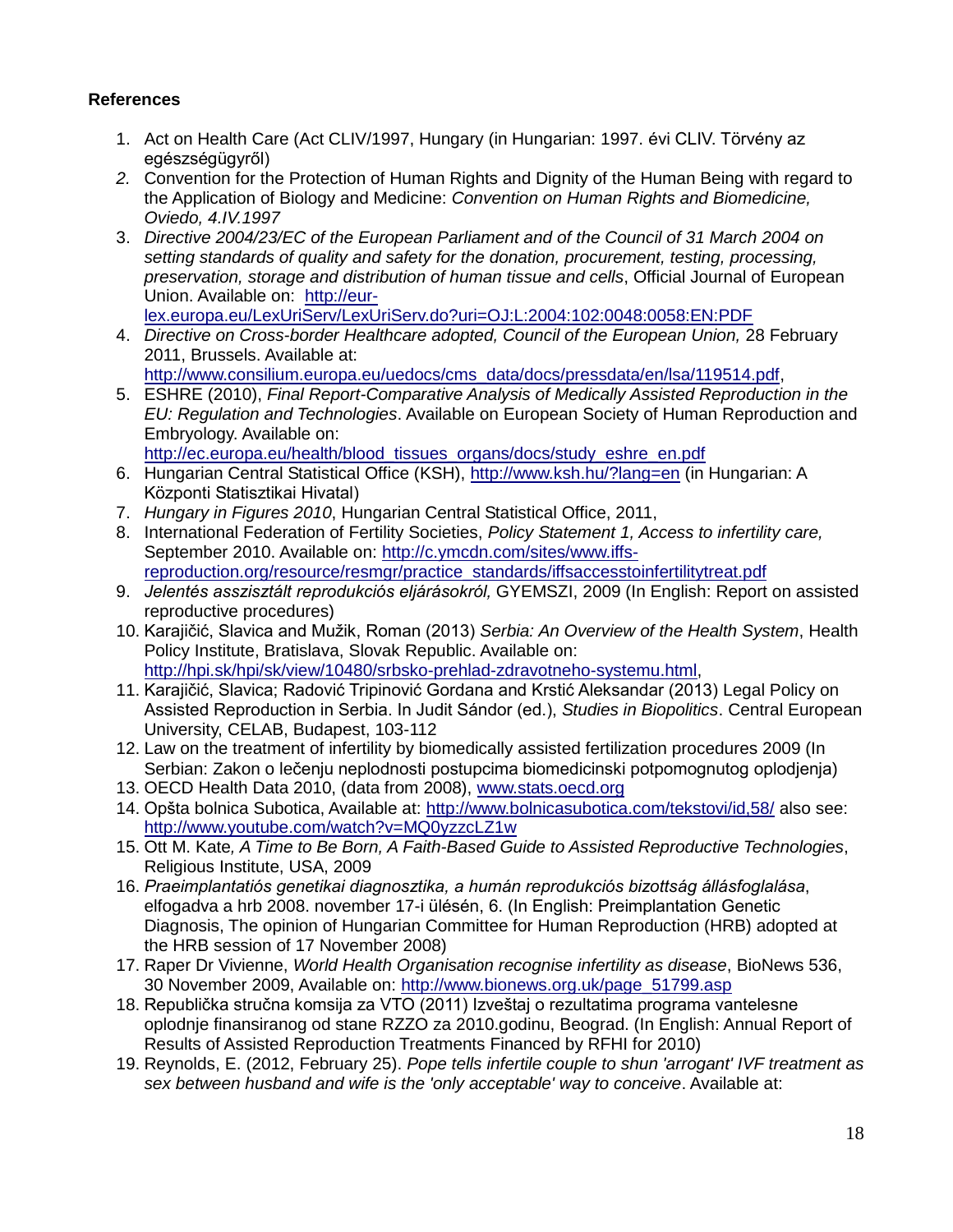[http://www.dailymail.co.uk/news/article-2106392/Pope-Benedict-XVI-tells-infertile-couple-shun](http://www.dailymail.co.uk/news/article-2106392/Pope-Benedict-XVI-tells-infertile-couple-shun-arrogant-IVF-treatment-sex-husband-wife-acceptable-way-conceive.html)[arrogant-IVF-treatment-sex-husband-wife-acceptable-way-conceive.html](http://www.dailymail.co.uk/news/article-2106392/Pope-Benedict-XVI-tells-infertile-couple-shun-arrogant-IVF-treatment-sex-husband-wife-acceptable-way-conceive.html)

- 20. Sandor, J., *"A terapiátόl a szelekcióig: Jogi es etikai viták a reprodukciós beavatkozások új módszereseiről"* (From Therapy to Selection: Legal and Ethical Debates on the New Methods of Assisted Reproduction) (2005) Acta Humana, vol 16, No.4, p 3-20
- 21. Sandor, J., Anonymity in Assisted Reproduction: Gender Equality and a Pronatal Reproductive Policy in Hungarian Law, Chapter 12 in book *Who is My Genetic Parent? Donor Anonymity and Assisted Reproduction: A Cross-Cultural Perspective*, edited by Feuillet-Liger B., Orfali K., Callus T., Bruylant, Bruxelles, 2010.
- 22. Sándor, J., *International Encyclopedia of Laws*, Kluwer Law International
- 23. Sateesh M.K., *Bioethics and Biosafety,* I.K. International Publishing House, New Delhi, India, 2008
- 24. Schenker JG., *Gender selection: cultural and religious perspectives*. J Assist Reprod Genet. 2002 Sep;19(9):400-10. Available on:<http://www.ncbi.nlm.nih.gov/pubmed/12408533>
- 25. Schenker, J.G., *Religious perspectives in assisted reproduction*, Reproductive BioMedicine Online, vl 10. No 3. 2005 310-319, 2005, Available on: [http://content.ebscohost.com/pdf9/pdf/2005/KTS/01Mar05/16386095.pdf?T=P&P=AN&K=1638](http://content.ebscohost.com/pdf9/pdf/2005/KTS/01Mar05/16386095.pdf?T=P&P=AN&K=16386095&S=R&D=aph&EbscoContent=dGJyMNHr7ESeqLY4zdnyOLCmr0qep7JSs6i4TbaWxWXS&ContentCustomer=dGJyMPGqtkivr7JRuePfgeyx44Dt6fIA) [6095&S=R&D=aph&EbscoContent=dGJyMNHr7ESeqLY4zdnyOLCmr0qep7JSs6i4TbaWxWX](http://content.ebscohost.com/pdf9/pdf/2005/KTS/01Mar05/16386095.pdf?T=P&P=AN&K=16386095&S=R&D=aph&EbscoContent=dGJyMNHr7ESeqLY4zdnyOLCmr0qep7JSs6i4TbaWxWXS&ContentCustomer=dGJyMPGqtkivr7JRuePfgeyx44Dt6fIA) [S&ContentCustomer=dGJyMPGqtkivr7JRuePfgeyx44Dt6fIA](http://content.ebscohost.com/pdf9/pdf/2005/KTS/01Mar05/16386095.pdf?T=P&P=AN&K=16386095&S=R&D=aph&EbscoContent=dGJyMNHr7ESeqLY4zdnyOLCmr0qep7JSs6i4TbaWxWXS&ContentCustomer=dGJyMPGqtkivr7JRuePfgeyx44Dt6fIA)
- 26. Schenker, J.G., *Religious Views Regarding Treatment of Infertility by Assisted Reproductive Technologies,* Journal of Assisted Reproduction and Genetics, Vol. 9, No. I, 1992,
- 27. Schenker, J.G., *Women's reproductive health: monotheistic religious perspectives*, International Journal of Gynecology & Obstetrics 70, 2000, 77-86
- 28. Shenfield F., Pennings G., De Mouzon J., Ferraretti A.P. and Goossens V., *ESHRE's good practice guide for cross-border reproductive care for centers and practitioners*, Human Reproduction, Vol.0, No.0 pp. 1–3, 2011. Available at: [http://www.eshre.eu/~/media/emagic%20files/Task%20Forces/Cross%20Border/Good%20prac](http://www.eshre.eu/~/media/emagic%20files/Task%20Forces/Cross%20Border/Good%20practice.pdf) [tice.pdf](http://www.eshre.eu/~/media/emagic%20files/Task%20Forces/Cross%20Border/Good%20practice.pdf)
- 29. Sorenson C. and Mladovsky P. (2006). *Assisted reproduction technologies in Europe: an overview.* Available on: [http://ec.europa.eu/employment\\_social/social\\_situation/docs/rn\\_assisted\\_reproduction\\_technol](http://ec.europa.eu/employment_social/social_situation/docs/rn_assisted_reproduction_technology.pdf) [ogy.pdf](http://ec.europa.eu/employment_social/social_situation/docs/rn_assisted_reproduction_technology.pdf)
- 30. Statistical Office of the Republic of Serbia, ww.stat.gov.rs (in Serbian: Републички завод за статистику, Република Србија)
- 31. Su. J. (May 6, 2012) *Banka jajnih ćelija: bebe mogu I po želji*. Novosti newspapers realise. Available on[:http://www.novosti.rs/vesti/naslovna/aktuelno.290.html:378591-Banka-polnih](http://www.novosti.rs/vesti/naslovna/aktuelno.290.html:378591-Banka-polnih-celija-Bebe-mogu-i-po-zelji)[celija-Bebe-mogu-i-po-zelji,](http://www.novosti.rs/vesti/naslovna/aktuelno.290.html:378591-Banka-polnih-celija-Bebe-mogu-i-po-zelji) (In English: Bank of gametes: Babies can and if desired)
- 32. The Sofia Echo (January 2, 2012*) Bulgarian Orthodox Church speaks out against in vitro*  fertilisation, surrogacy, Available on: [http://sofiaecho.com/2012/01/02/1737079\\_bulgarian](http://sofiaecho.com/2012/01/02/1737079_bulgarian-orthodox-church-speaks-out-against-in-vitro-fertilisation-surrogacy)[orthodox-church-speaks-out-against-in-vitro-fertilisation-surrogacy](http://sofiaecho.com/2012/01/02/1737079_bulgarian-orthodox-church-speaks-out-against-in-vitro-fertilisation-surrogacy)
- 33. UNESCO, [http://www.unesco.org/shs/ethics/geo/user/?action=Geo4View&db=GEO4&id=10&type=TREAT](http://www.unesco.org/shs/ethics/geo/user/?action=Geo4View&db=GEO4&id=10&type=TREATY&lng=en&criteria=Tjs%3D) Y&Ing=en&criteria=Tis%3D
- 34. Veiga Dr. Anna in ESHRE news release: *The world's number of IVF and ICSI babies has now reached a calculated total of 5 million*. Available on: [http://www.eshre.eu/Press-Room/Press](http://www.eshre.eu/Press-Room/Press-releases/Press-releases-ESHRE-2012/5-million-babies.aspx)[releases/Press-releases-ESHRE-2012/5-million-babies.aspx](http://www.eshre.eu/Press-Room/Press-releases/Press-releases-ESHRE-2012/5-million-babies.aspx)
- 35. *WHO Global Health Expenditure Atlas*, WHO, 2012 (based on data 2009) pg.12. Available at: <http://www.who.int/nha/atlas.pdf>
- 36. WHO, 2012, *Table of Key Indicators, Sources and Methods by Country and Indicators*. Available at: http://apps.who.int/nha/database/StandardReport.aspx ID=REP\_WEB\_MINI\_TEMPLATE\_WEB\_VERSION&COUNTRYKEY=84701